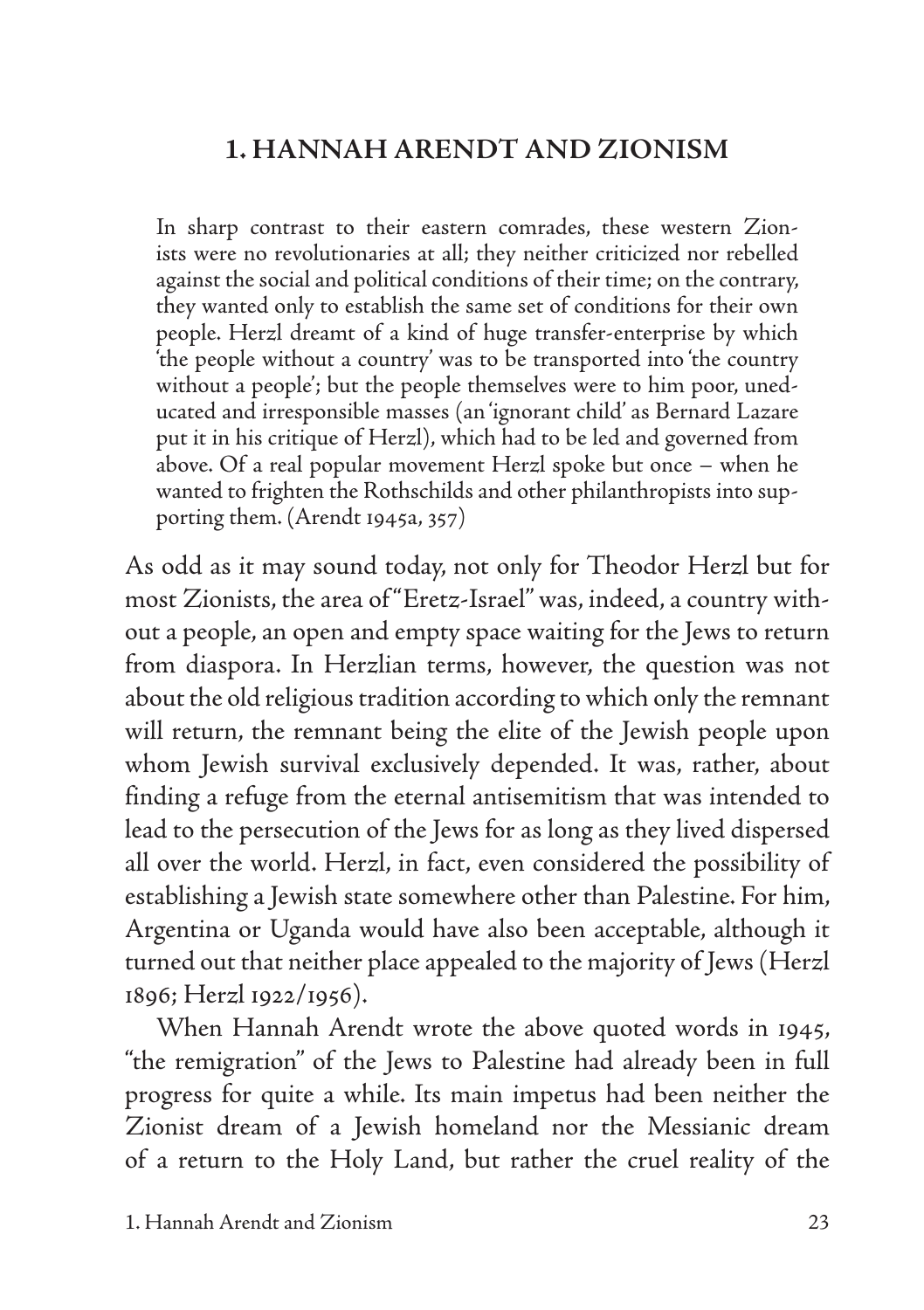destruction of Jews that was taking place in Europe. In Arendt's view, however, standing by and watching the events taking place on the world political stage was not sufficient in order to understand Jewish politics in Palestine and "the genesis" of the new national Jewish state. It was also necessary to become acquainted with Jewish tradition and the history of the Zionist movement.

Scholars are not in agreement in their assessments of whether Arendt really ever was a Zionist or not. I think it is possible to argue that she was inspired by Zionism at least for a certain period in her own way. Nevertheless, it is also possible to add that she was never a faithful member of any Zionist branch. She did not enthusiastically celebrate the redemptive notion of the return to the Promised Land as the natural and historically justified right of the Jewish people. For her, Zionism was a form of political self-defence for the Jews and was to be judged and justified as such. As to her personal engagement with Judaism, she was far from a traditionalist. For her, having been born a Jewess was merely one of the basic facts of her life and as such simultaneously self-evident and inescapable, something that shaped and conditioned her life in the contingency of the human world (Arendt 1965, 6; cf. Young-Bruehl 1982, 102–110).

Although it has frequently been pointed out that Arendt never received a thorough religious education but was raised instead in the spirit of German romanticism and its ideas of *Bildung,* it is important to remember that this did not mean that her parents necessarily wanted to conceal the fact that they were Jews. Rather, in the secularised and revolutionary atmosphere of the beginning of the 20th century, the notion of being Jews did not seem to be among the most important and binding facts of life for Bundists like Arendt's parents. They – especially Arendt's mother Martha – were looking forward to the start of a socialist revolution that would resolve the Jewish question by abandoning any kind of national discrimination. A seed of militant political consciousness was, however, sowed into little Hannah's heart by her mother. This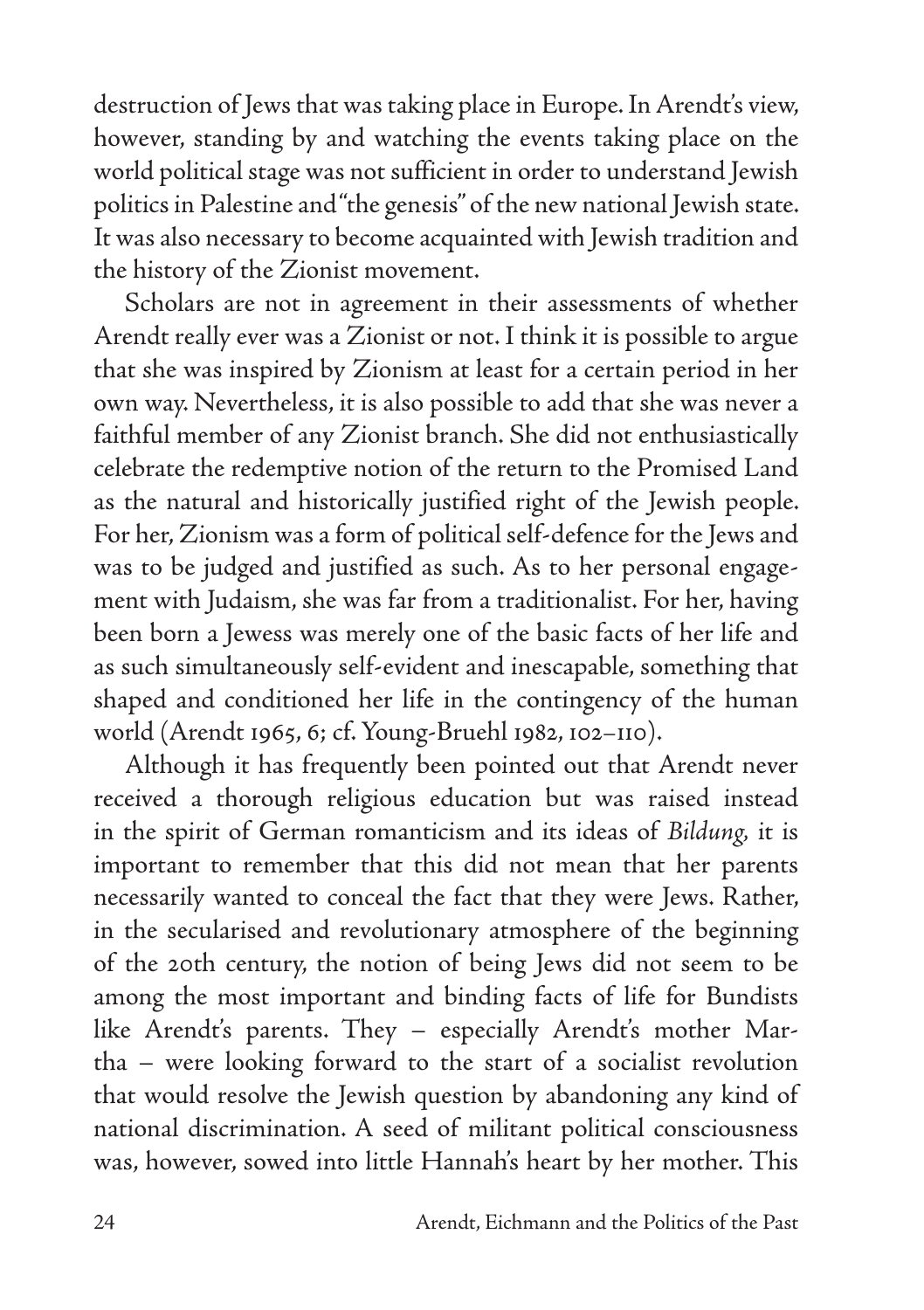seed was Martha Arendt's conviction that if one was attacked as a Jew, one had to defend oneself as a Jew. Without exaggeration, one can argue that this simple notion of the duty to defend oneself would later constitute the core of Arendt's understanding of Zionist politics as a form of pariah politics stemming from the political need for self-defence and the desire to share a political community with other people in freedom and equality (Arendt 1965, 7–8).

Despite Martha Arendt's passionate attitude towards revolutionary politics – she was a great admirer of Rosa Luxemburg and succeeded in passing down this admiration and respect to her daughter (see Young-Bruehl 1982, 239; Arendt 1968c) – Hannah Arendt's youth was characterised by an apolitical immersion into Greek and German philosophy. It was only when she first met Kurt Blumenfeld, the executive secretary and chief spokesman of the Zionist Organisation of Germany, at the end of 1920s that she began to approach the situation of the Jews in a political context. Rather than considering Zionism a systematic doctrine, Blumenfeld maintained that it was a matter of personal revelation. This did not, however, lead him to see it as a mystical movement, but rather to emphasise its entirely secular and political nature. He was particularly interested in finding an approach to Zionism that would attract his own kind of emancipated and assimilated middle-class Jews. And he did just that in the notion of post-assimilatory Zionism, which was based on the harsh critique of "philanthropic Zionism". He believed that Western European Zionism could not be limited to the return to Palestine through the aid and financing of the great philanthropists without making any changes to the Jewish conception of justice by means of charity and without introducing the conception of authentic political freedom (Young-Bruehl 1982, 70–73; cf. Blumenfeld 1962).

These were, as we have seen in retrospect, the years during which the political antisemitism that began to take shape during the last decade of the 19th century began to intensify in earnest. Blumenfeld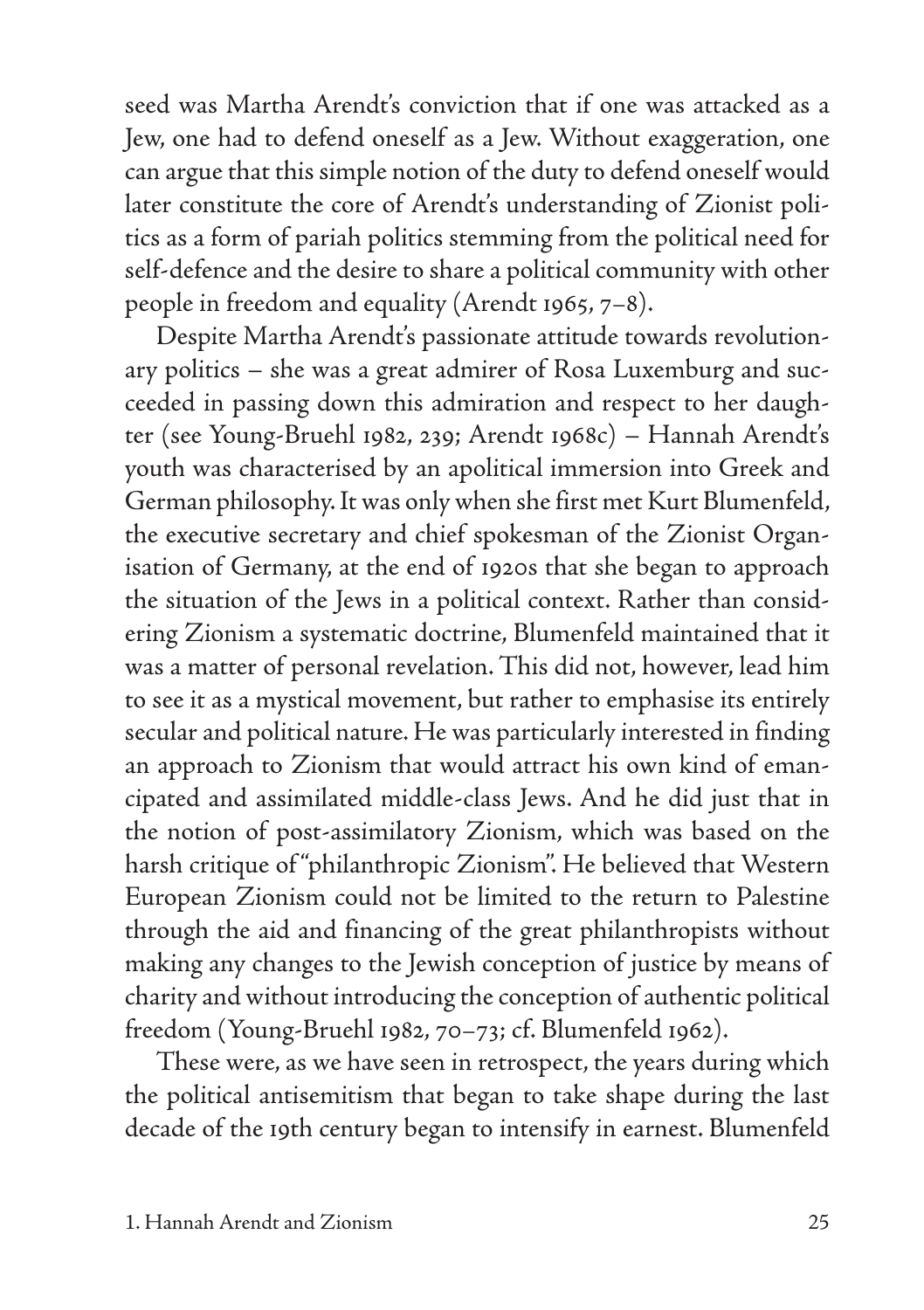succeeded in convincing Arendt of both the importance and the threat of the emerging national socialist movement to the point that she decided it was time to take action when the Nazis seized power in 1933. The Zionists seemed to be the only ones who were actively interested in the political fate of the Jews, and Arendt mobilised herself to collect proof of antisemitism for the Zionists. This did not last long, however, as Arendt was soon arrested and forced to leave the country upon her release.

It was during her exile in Paris that she really began to throw herself into the Zionist cause in a concrete way. She earned her living by working in the Youth Aliyah of the Jewish Agency, which was engaged in emigrating Jewish children to Palestine. Simultaneously, she embarked on her study of the history of Zionism and lectured about it in the meetings of the Women's International Zionist Organization (WIZO). It was around this time that she began to delve into the writings of Bernard Lazare. It is likely that Blumenfeld had already introduced her to Lazare's writings in Germany, but she was only able to study them systematically once she was living in Paris, where she found all the original works. It was in Lazare's writings that Arendt re-encountered the notion of the duty to defend oneself as a Jew (Young-Bruehl 1982, 121–122; cf. Parvikko 1996, 114–156). Bernard Lazare was a contemporary of Theodor Herzl, and a significant number of his ideas concerning the Jews and their political fate and future were born out of his critique of Herzlian politics. This is why it is important to briefly examine the cornerstones of Herzlian Zionism prior to turning to Bernard Lazare's highly original critique of it.

### **1.1. The Cornerstones of Herzlian Zionism**

In textbook history, Theodor Herzl (1860–1904) remains the founding father of the Zionist movement. This is, however, not an entirely accurate assessment. It would be more accurate to say that it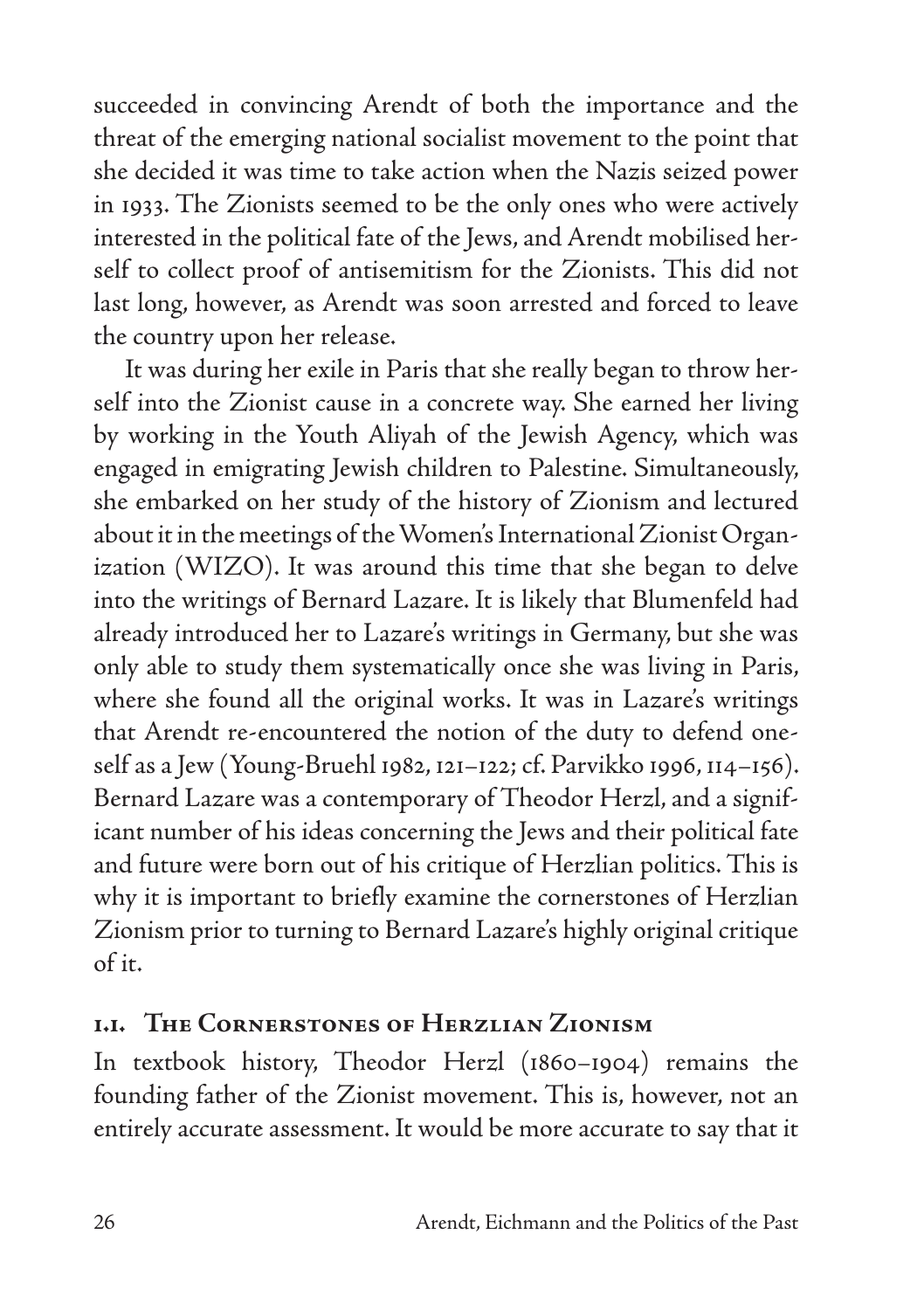was he who both organised the Western branch of the very divided Jewish national movement into the World Zionist Organization and secularised the ancient Jewish dream of a return to Palestine into a national vision in his book *Der Judenstaat* (1896). In addition, however, it is also accurate to say that the Zionist movement is a movement that was born simultaneously in two areas and in two separate branches.

On the one hand, there was the Eastern social revolutionary branch, which spoke emphatically in favour of remigration to Palestine in order to establish a Jewish homeland that would be based on freedom and justice. Out of these social ideals grew the *chalutz*  and *kibbutz* movements, which aimed at the creation of a new type of Jew by combining hard work and contempt for material wealth and bourgeois life (see e.g. Sachar 1976/1996; Sokolow 1919; Vital 1975). In Arendt's view, the problem with this social revolutionary branch of Zionism was its entirely unpolitical nature. Once settled in Palestine, its members formed their own small circles, to the point of being completely unaware of the general destiny of their people. They remained outside the sphere of any appreciable political influence, gladly leaving politics to the politicians. They even tended to view the events of 1933 as a God-sent opportunity for the wave of immigration to Palestine they had only dreamt of until then (Arendt 1945a, 349–35o). In other words, instead of making itself the political vanguard of the Jewish people as a whole, the Palestine Jewry developed a spirit of self-centredness which was veiled by its readiness to welcome refugees who would help it become a stronger factor in Palestine (Arendt 1945a, 361).

On the other hand, there was the Western branch of "political Zionism," which grew out of an extremely strong wave of political antisemitism. The novelty of this new type of political antisemitism was that it was far more organised in terms of its leadership and programme than the traditional religious hatred of the Jews, which never aimed at the complete annihilation of the entire Jewish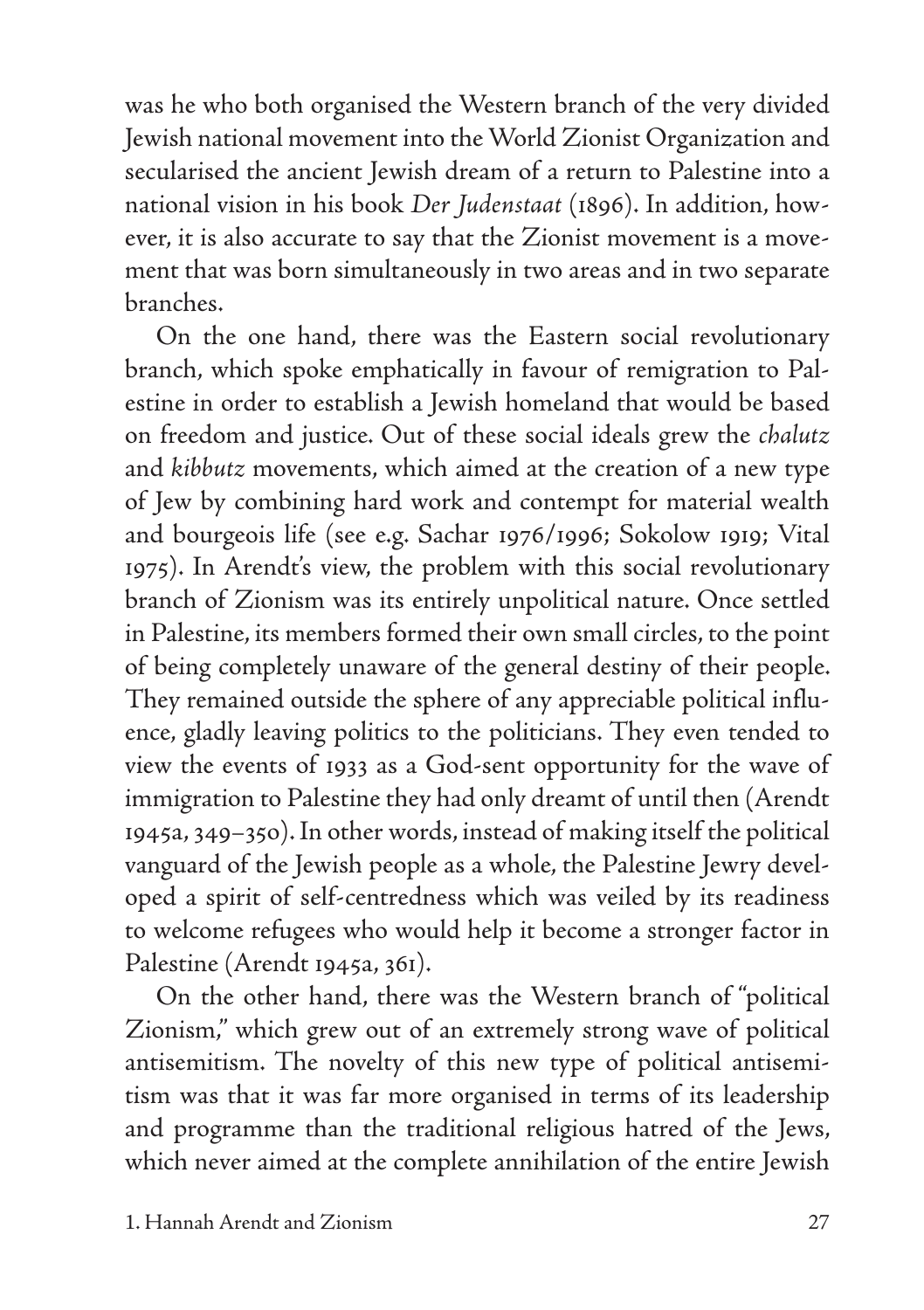population. In addition, it was based on a strongly racist and nationalist ideology that considered the Jews to be inferior human beings who had to be destroyed one way or another. Political Zionism did not, however, remain a mere counter attack against antisemitism. Drawing on socialist and nationalist ideas, it developed its own Jewish nationalistic ideals and goals. Thus, paradoxically enough, an organised Zionist movement as the first political response of the Jews to their plight of oppression and discrimination would probably never have been born in the form in which it was without the emergence of European nationalism, which contained a strongly anti-Jewish element in its belief that every people on earth had its own proper geographical location and should not live anywhere else. In other words, it follows from the nationalistic principle that every people has a proper place on earth and that no dispersed European Jew lived in the right place. From the antisemitic viewpoint, it was essential to force the Jews leave Europe – regardless of where they went and how – whereas from the Zionist viewpoint, it was essential to remigrate to the correct place, which was Palestine (cf. Sachar 1976/1996; Vital 1975).

For Theodor Herzl*,* the immediate impetus to be awakened "to acknowledge the new situation" was the Dreyfus affair, which drew his attention to the persecution of the Jews.<sup>2</sup> It was in this context that he adopted the specific understanding of the nature of antisemitism that would shape his own branch of Zionism. This understanding stemmed from the adoption of a nationalistic worldview. Herzl shared with the antisemites the conviction that

<sup>2.</sup> Herzl was an Austro-Hungarian journalist who worked as a correspondent for the *Neue Freie Presse* in Paris during the Dreyfus trial. The general assumption is that it was precisely this event that turned his attention to the plight of the European Jews. His early work did not focus on Jews but rather on politics and literature in general terms. His early works include *Das Palais-Bourbon* (Leipzig: Duncker u. Humblot, 1895), which is a piece on parliamentary journalism.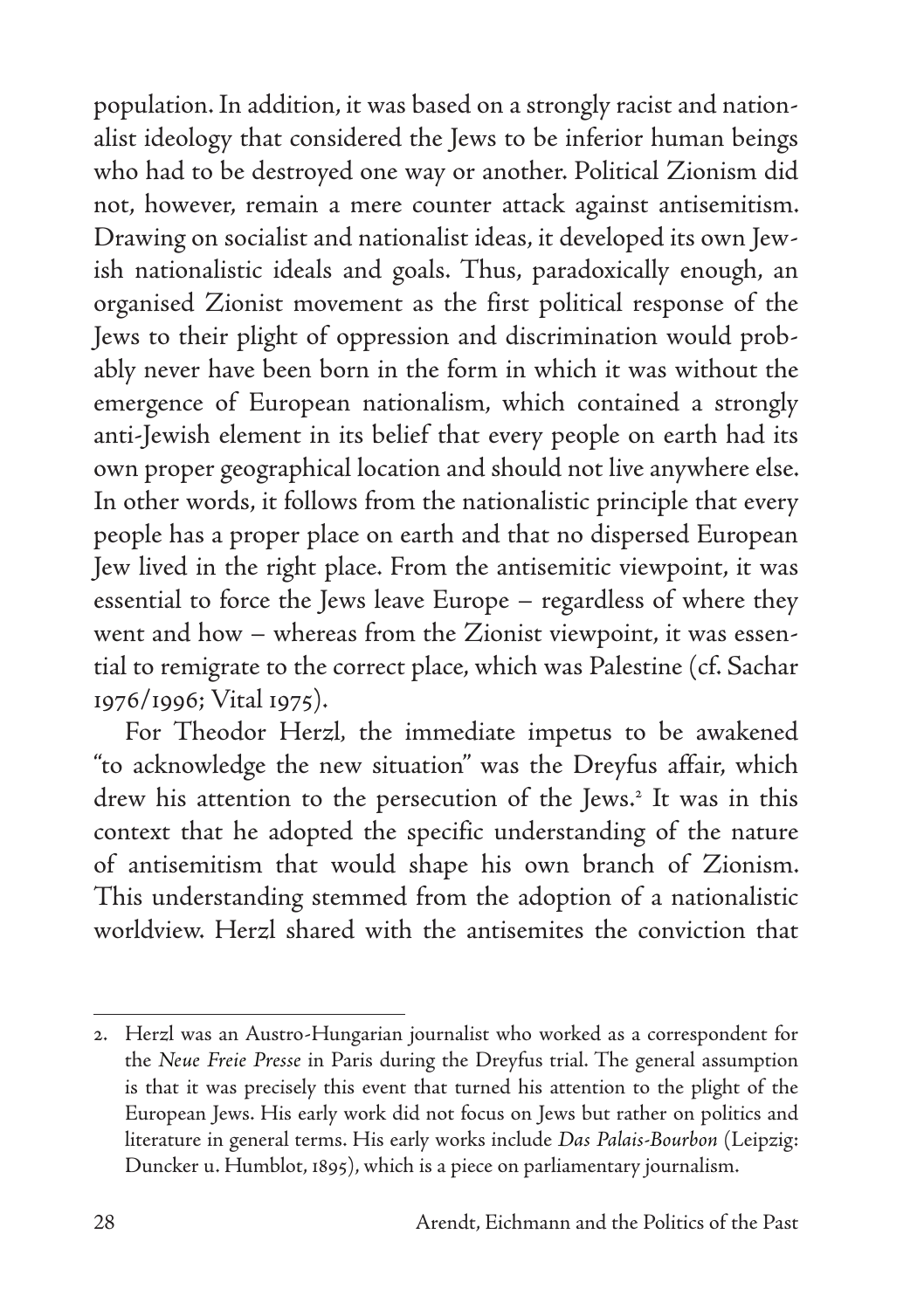all peoples should inhabit their proper place on earth, and that as long as this correct order was not realised conflicts between different peoples and nations were unavoidable. From all this, Herzl concluded that antisemitism was "eternal," i.e. would never end and could not be fought against on European soil. The only lasting solution was to escape Europe. Religiously, Herzl was far from being an orthodox Jew and was not anticipating the coming of Messianic times and redemption. This is what first led him to conclude that it would be possible to establish a Jewish state somewhere other than in Palestine. However, he soon realised that most Jews, no matter how secularised they were, supported the traditional pattern of a return to Palestine (see Herzl 1896).

In Arendt's view, one of the decisive mistakes made by Herzl and most other "political" Zionists was their failure to fully comprehend the political nature of the new antisemitism. Instead of searching for an authentically political solution to the plight of the Jews by organising themselves to fight back, their political ignorance led the Zionist leaders to dream of salvation through an escape to Palestine. More precisely, since antisemitism was taken to be a natural corollary of nationalism, it could not be fomented against a world-Jewry that was established as a nation. Palestine was considered to be the only place where Jews could escape the hatred of their people. By the same token, the Jews did not really comprehend how dangerous a movement the new antisemitism actually was, but instead sincerely believed that the antisemites would turn out to be their best friends in their shared desire to purify European soil of the Jews. In Arendt's view, at the core of this hope and conception was the belief that it does not pay for enslaved peoples to fight back and that one must dodge and escape in order to survive persecution (Arendt 1945a, 360–361; cf. Herzl 1896).

For Arendt, another decisive mistake made by the political Zionists was their inherent elitism. They never even dreamt of mobilising a social revolutionary mass movement of the people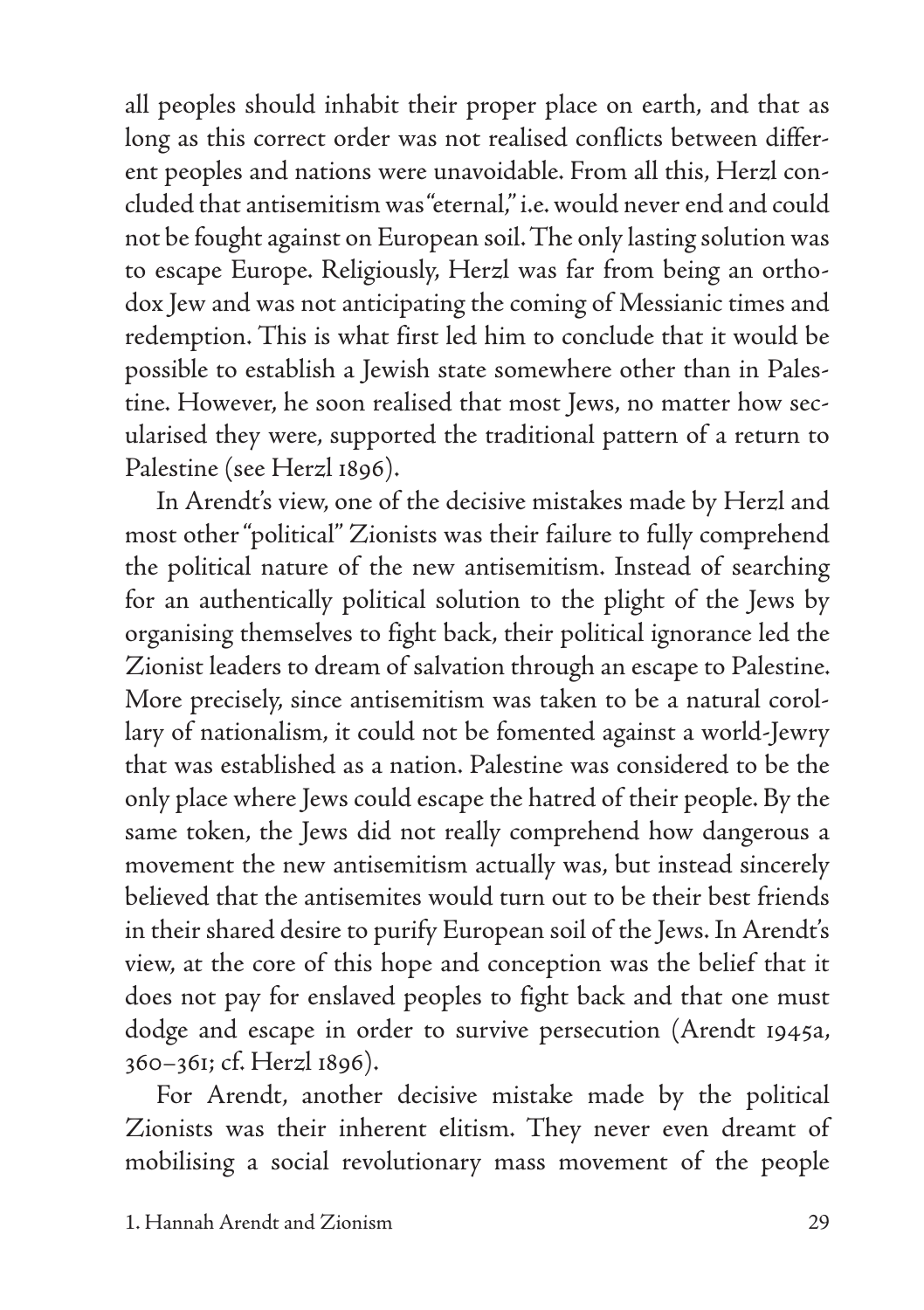simply because they despised poor masses, regardless of whether they were Jewish or gentile. Thus the Herzlian dream of a Jewish state in Palestine did not contain the idea of a new, more democratic political order but was based instead on the idea of transferring the European political structure to Palestine. Instead of mobilising and organising the Jewish masses into a group that could and would fight against gentile oppressors and the Jewish bourgeoisie, Herzl preferred high diplomacy. He negotiated with the Sultan of Turkey and high-ranking British officials, believing that a piece of Palestinian land could be bought with Jewish money (see Herzl 1922/1956).

In sum, Arendt identifies a highly isolationist and essentially German-inspired version of nationalism as lying at the very core of the Zionist misconceptions. According to this version, a nation is an eternal body and the product of the inevitable natural growth of inherent qualities. It does not explain peoples in terms of political organisations, but rather in terms of organic superhuman personalities. In this conception, the French notion of the sovereignty of the people is perverted into nationalist claims of autarkical existence (Arendt 1945a, 366–367).

#### **1.2. The Lazarean-Arendtian Critique of the Unworldly Hierarchies of Jewish Tradition**

Bernard Lazare (1865–1903) belonged to those Jews who never dreamt of an escape to Palestine, opting instead to search for a solution to the Jewish question on European soil. Similarly to Herzl, he viewed the Dreyfus affair as a concrete event by means of which it was possible to consider and discuss the situation of the Jews. During the first Zionist Congress in 1897, Lazare was too busy with the affair to attend, spending most of his time attempting to help the Dreyfus family. At the second congress the following year, he was hailed as a hero of the Zionist movement for his role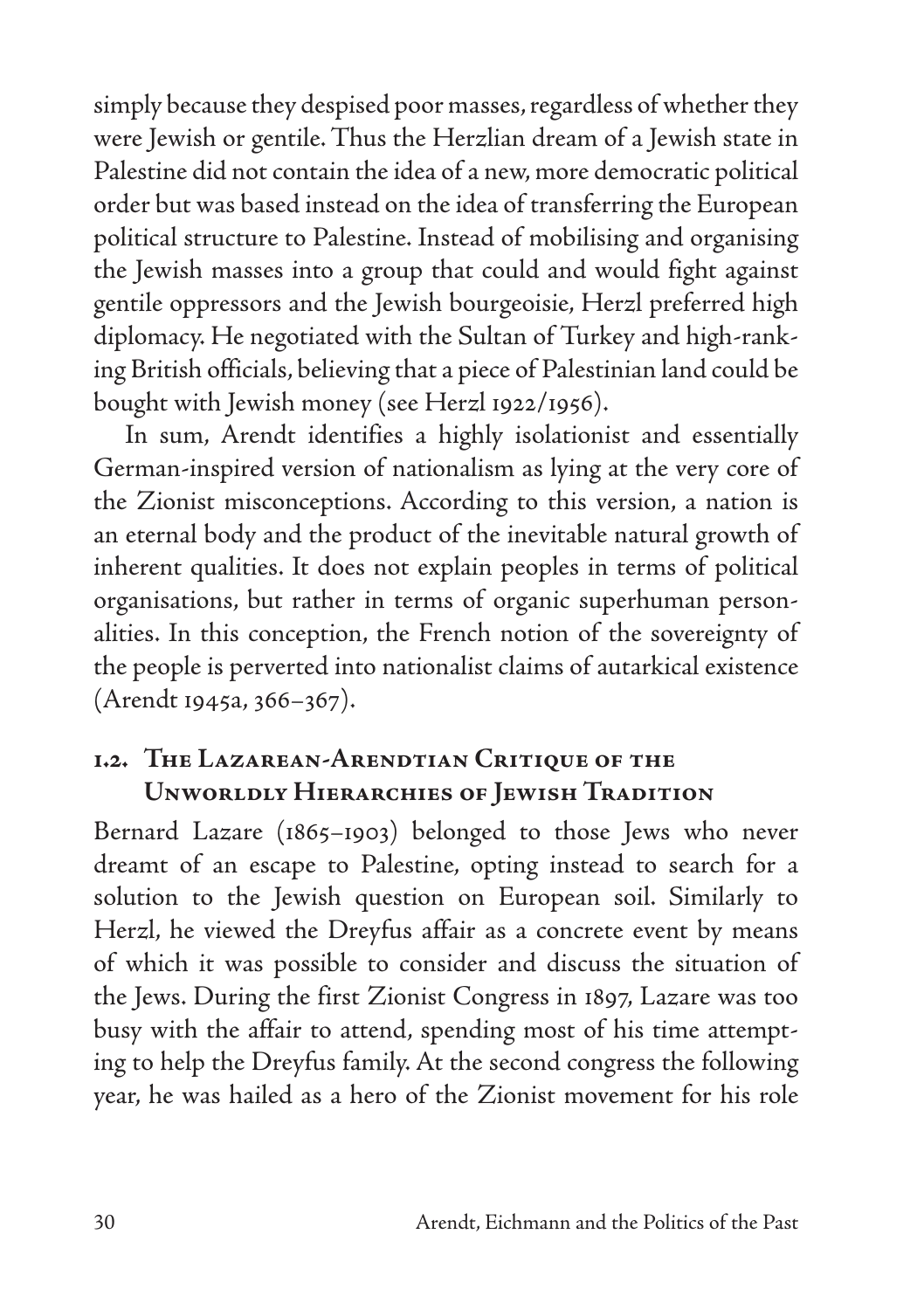in the affair. It soon became clear, however, that he was not willing to accept the cornerstones of Herzlian Zionism, as he preferred a more mass-based and democratically inspired version of it that was in keeping with the European context. From this perspective, he identified a major problem of the Jewish condition as based on the very structure of the community. In his view, the external discrimination of the Jews by gentiles was only one side of the coin. On the reverse side, there was the self-prolonged condition of exclusion based on self-chosen isolation and the profoundly hierarchical structure within the Jewish community (Lazare 1901, 135; cf. Arendt 1944a; 1948a).

In other words, the situation of the Jews was characterised by a kind of dualistic exclusion. On the one hand, wherever they went, the Jews were excluded from the society and polity of their host peoples. On the other hand, the exclusion of the Jews was also sustained by their own people. The desire to stand apart from their host peoples mainly stemmed from an ancient Jewish tradition according to which the diaspora was only a provisional period to be followed by a return to the Promised Land. In this situation of double exclusion, the Jews failed to develop any political thinking and tradition of their own, which in turn led to a lack of political ability and judgement. Within the framework of diaspora history, the Jews conceived of themselves as sufferers of history. This conception left no room for the notion of the Jewish people as an active political agent that should unite its forces to fight against oppression and for shared political goals (see Arendt 1948b).

This structure of the traditional Jewish community stemmed, of course, from religious tradition, which did not distinguish between religious and secular leadership. According to tradition, the rabbinical leadership was unquestionable and perpetual. However, over the course of history, another strong Jewish factor emerged alongside this one, namely the role of Jewish money in the European economy. Many Jewish bankers and businessmen were not only successful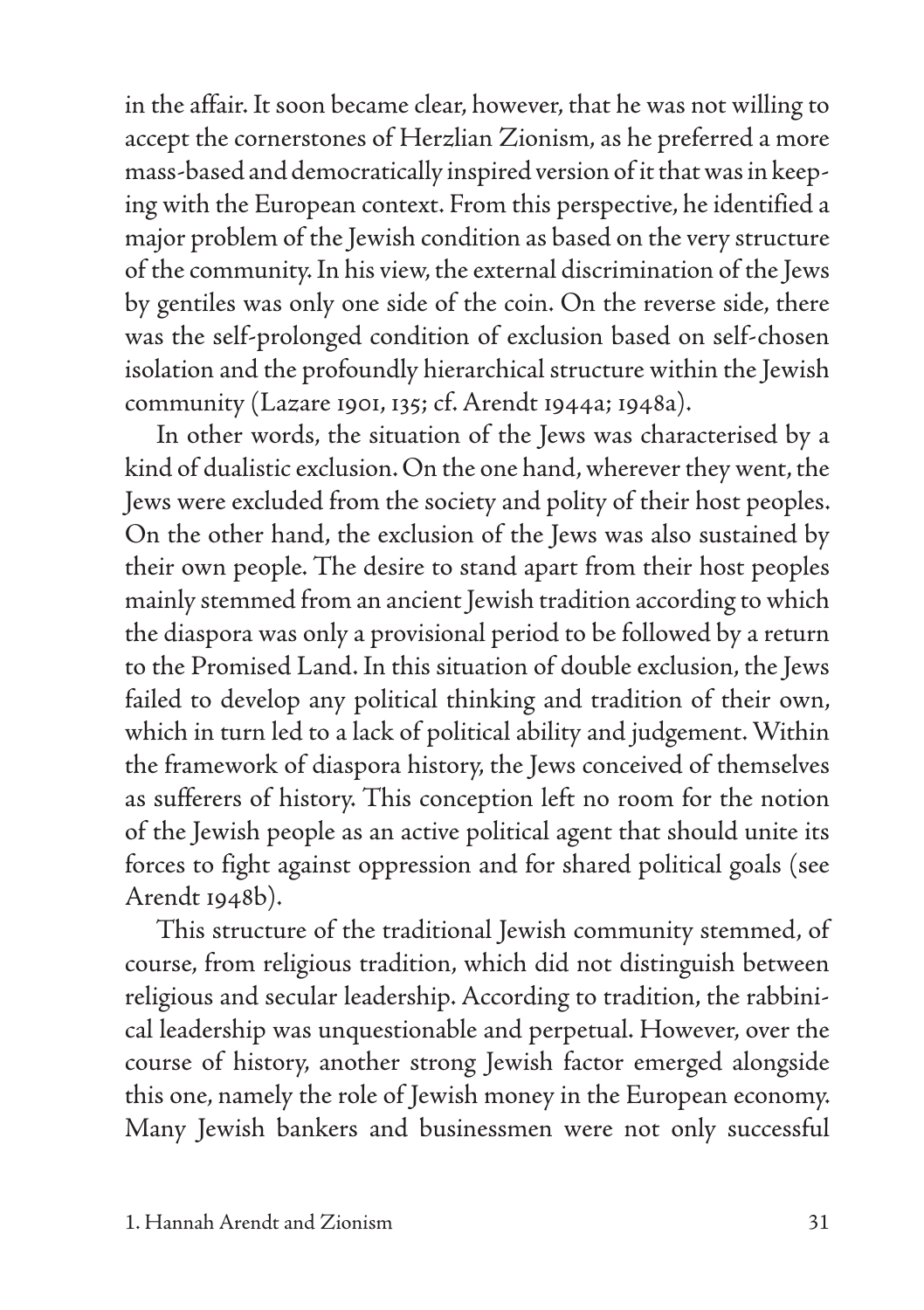in economic terms but also became indispensable to the entire European economy. Although these businessmen did not always remain faithful to the religious tradition, there were many among them who upheld the ancient duty to help their poor brethren. And so the Jewish tradition of philanthropy developed (in detail, see Arendt 1951/1979).

In Lazare's view, the problem of this fairly systematically developed philanthropic practice was that it did not aim at abolishing social disparity and inequality. In other words, it accepted poverty as an inevitable and perpetual fact to be alleviated by the generosity and magnanimity of the plutocracy. What this kind of practice produced was endless and hierarchical chains of gratitude. Instead of finding the charity structures unfair and socially and politically deformed, the average Jew learnt to feel grateful to his or her benefactors. On the basis of his criticism of the hierarchical nature of Jewish power and charity structures, Lazare developed a distinction between the parvenu and the conscious pariah as alternative responses to the peculiar situation of the double slavery of ordinary Jews. The strategy of the parvenu was based on the acceptance of the prevailing situation. In the eyes of the parvenu, the only possible way to avoid the curse of poverty and ignorance was to search for a purely individual solution to it by climbing up the social ladder and becoming assimilated into gentile culture and society. The price to be paid for assimilation was the denial of one's own religious, cultural and social roots, as the gentile society was prepared to include only those who accepted and adopted its habits and beliefs (Lazare 1901, 134; 1928, 41–44; cf. Arendt 1944a).

Lazare believed that the only possible alternative to this false and dishonest strategy of assimilation was the rebellion of the conscious pariah. First and foremost, the conscious pariah rejected the strategy of assimilation, considering it a politically false solution to the plight of the Jews. Assimilation created a self-deceptive belief that the misery of the Jews could be overcome by abandoning one's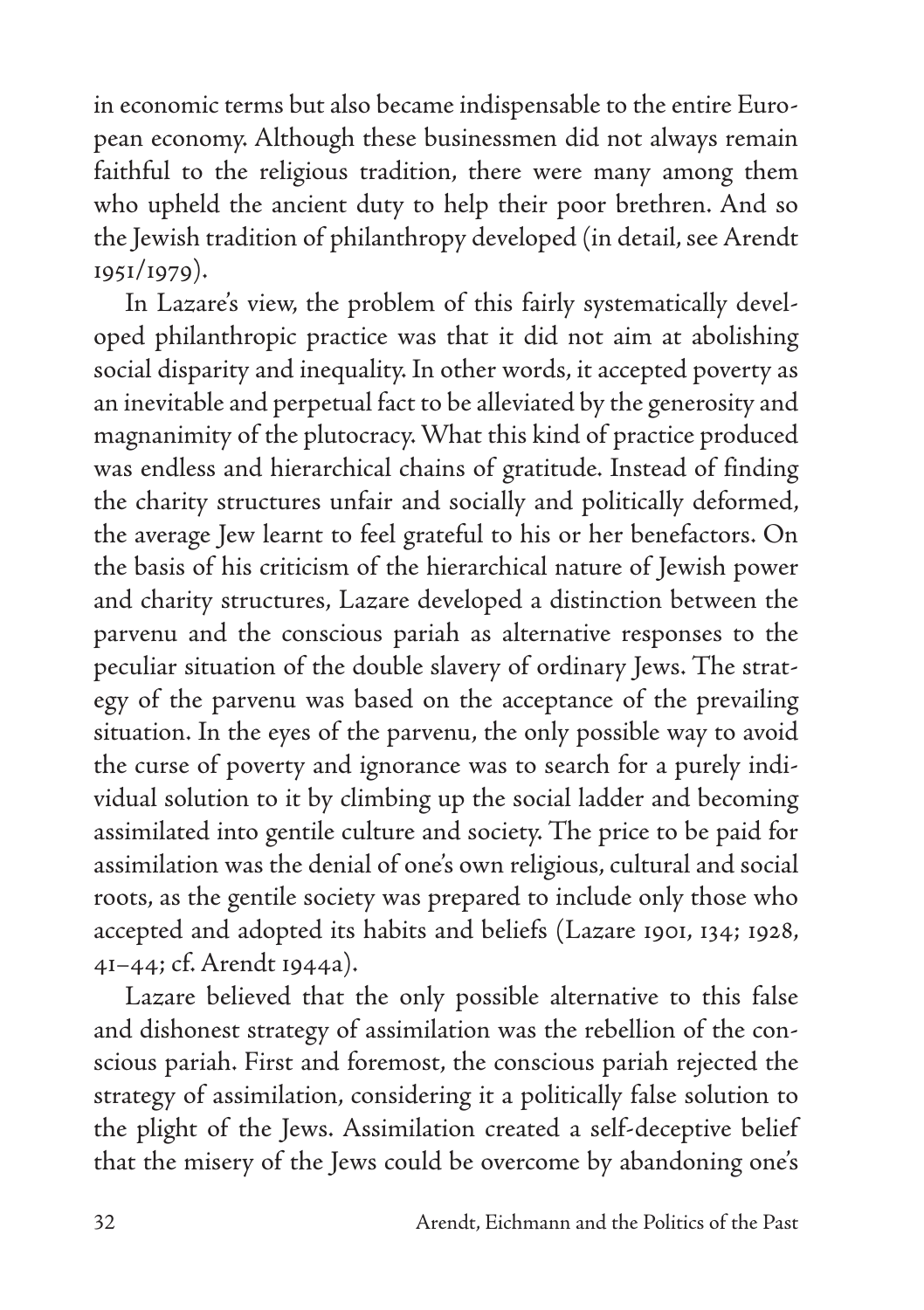personal background and ignoring the fact that assimilation was entirely based upon the benevolence of the gentiles: once this benevolence dried up, discrimination reappeared. In this context, rebellion against gentiles alone was not enough, as parvenuism was also upheld by the philanthropic social practice of the Jews. Lazare saw the conscious pariah as a figure who was not content with merely attacking the gentile society, but who also wanted to fight against the hierarchical power structures within Jewish communities (Lazare 1898, 10; Arendt 1944a).3

This Lazarean-Arendtian critique did not, of course, mean that the Jews were not organised at all. Arendt argues that the Jews were not entirely without a polity of their own, but that the problem, rather, was that this polity was politically ignorant and ineffective by nature. The extreme political events of the 20th century have shown that its structures have included a frightening degree of backwardness. According to Arendt, the Jewish quasi-polity of this century was comprised of three elements that constituted the world-Jewry as a single community that belonged together. Firstly, there was the "tribal element," or the family, which bound the Jews together into living communities and hereditary lines. Secondly, there were business connections that bound families together across international borders. And thirdly, there was charity, a remnant of the once autonomous Jewish communities: "Whereas family and business connections sufficed to keep the Jewry of each country a closely knit social body, Jewish charity had come very near to organize world-Jewry into a curious sort of body politic." (Arendt 1945a, 356)

Politically speaking, there were two essential problems in this kind of organisation. Most importantly, it was profoundly hierarchical and determined a person's status either as benefactor or a receiver.

<sup>3.</sup> I have analysed in detail Arendt's conception of Jewish pariahdom in Parvikko 1996.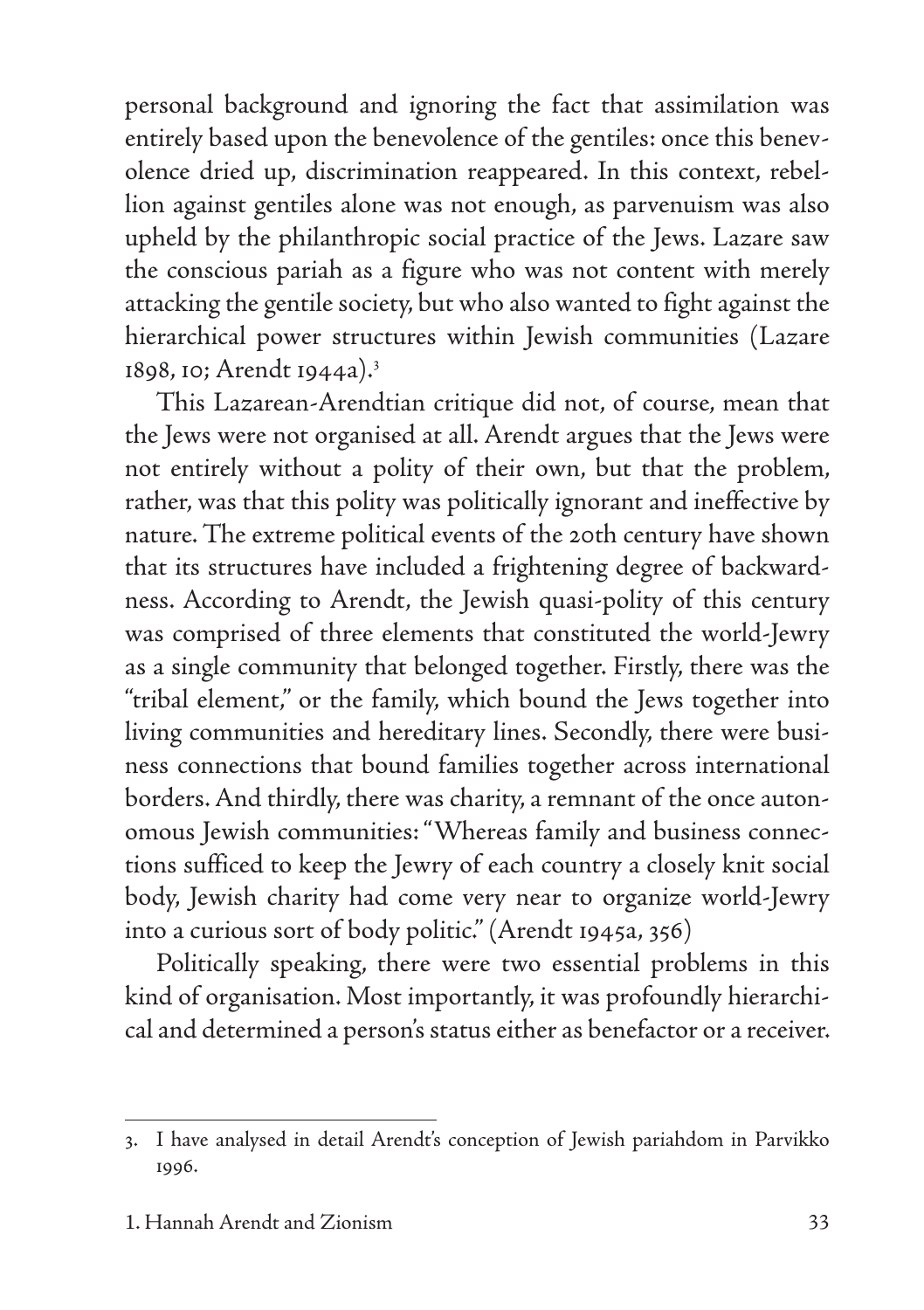As Arendt put it, "in this great and truly international organization one had to be either on the receiving or on the giving end in order to be accounted for as a Jew." (Arendt 1945a, 356) By the same token, it constituted immense hierarchies of gratitude in which the benefactors bought the fidelity of the poor masses with their money. Secondly, together with traditional religious hierarchies, the hierarchical structure of charity replaced the egalitarian political structure in which the members of Jewish communities could have gathered to decide about communal matters in terms of justice and freedom. As far as I can see, this second characteristic of the Jewish quasi-polity is even more important than Arendt seems to realise. It highlights the specific Jewish understanding of justice as a hierarchical and thus non-egalitarian relationship between people. It reveals that in the Jewish tradition, justice is not an impartial and neutral political relationship for which one need not be grateful, but, rather, requires gratitude and recompensation. It was precisely this hierarchical power structure of the traditional Jewish community that Bernard Lazare fiercely criticised in his writings at the end of the 19th century, which later illuminated Arendt's approach to Jewish politics.

In Arendt's view, the hierarchical structure of the Jewish quasi-polity also strengthened and perpetuated the tradition of keeping aloof from gentiles. In this sense, the Jewish people maintained the ancient attitude of dividing mankind between themselves and "foreigners," the Jews and the *Goyim,* as the Greeks had divided the world between themselves and the *barbaroi.* Because of this attitude, the Jews, Zionists included, were willing to accept a highly apolitical and ahistorical explanation of the hostility against them as fortifying "the dangerous, time-honoured, deep-seated distrust of the Jews for Gentiles" (Arendt 1945a, 359). In terms of European political history, this attitude led to irresponsibility: it ignored the role played by the European Jewry in the construction and functioning of the national state (for more on this role, see Arendt 1951/1979).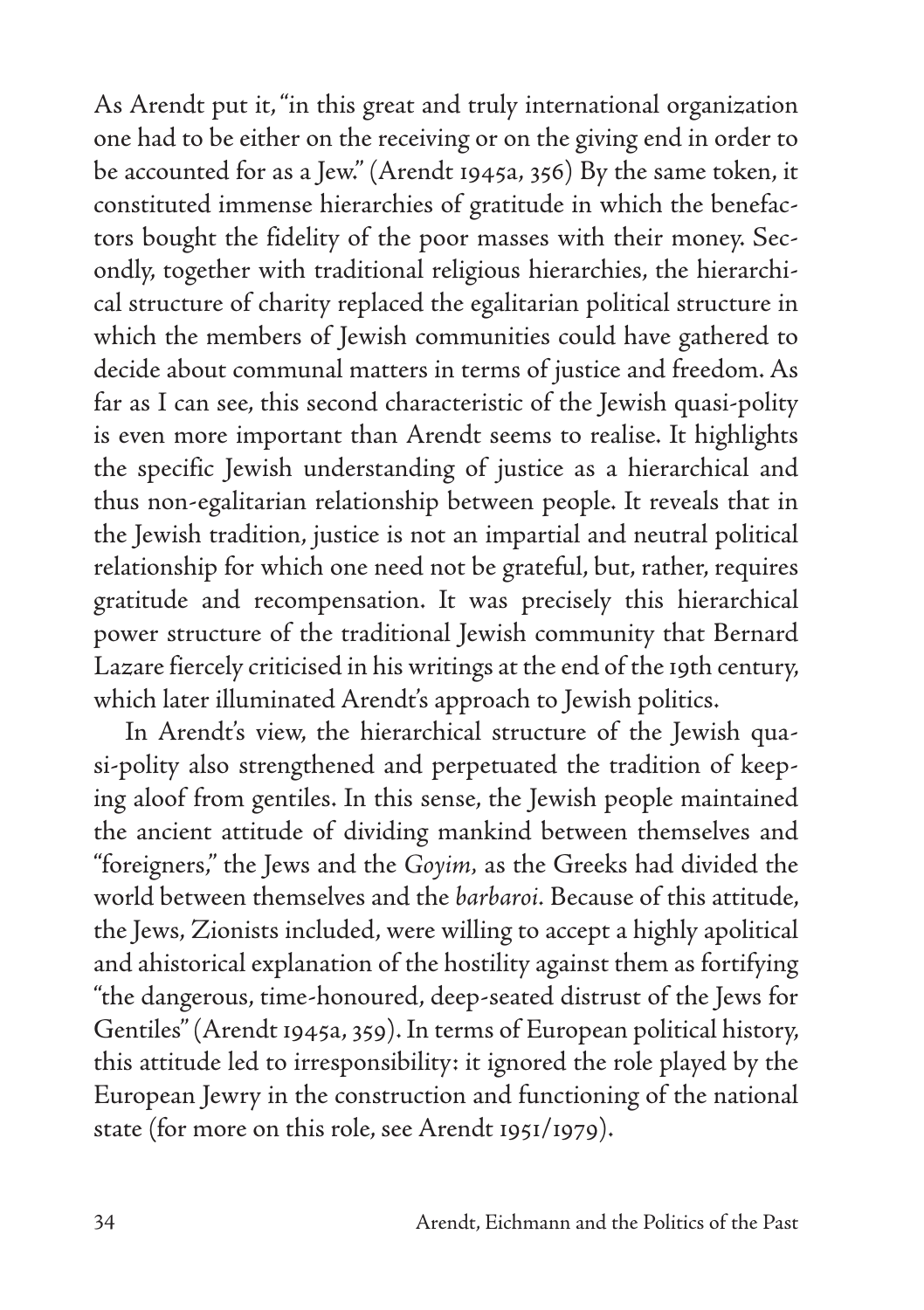In addition to the hierarchical charity structures of the Jewish plutocracy, there was, of course, the traditional religious structure, which determined the status of an individual within the family and the community. Whereas the economic plutocracy was reluctant to devote itself to a political revolution because of its economic interests in the existing economic order, the religious plutocracy had no need to devote itself to earthly matters prior to the arrival of the Messiah. In Arendt's analysis, both economic and religious plutocracy were characterised by equally unworldly attitudes, which rendered the Jewish tradition entirely unpolitical and "other-worldly". Within the confines of its profound otherworldliness, the Jewry had learnt over time to cope with the gentiles up to a certain point. This point was the survival of the traditional political order and structure in Europe. The traditional Jewish survival strategies did not, however, provide any tools whatsoever with which to cope with unprecedented and extreme political situations, such as the rise of Nazi totalitarianism (Arendt 1948a, 303–311).

## **1.3. The Crisis of Zionism**

When Germany occupied France in 1940, Arendt had no choice but to continue her escape to America. Unlike in Paris, where she was unable to get any of her work published, once she settled in New York and joined the local German Jewish intellectual community, she began to contribute to Jewish politics in earnest by publishing articles on Jewish history, the contemporary situation of European Jews and Zionism. These articles clearly indicate that, although Arendt was not a militant Zionist engaged in concrete politicking in Zionist organisations, she was committed to Jewish politics and the fate of European Jews, both intellectually and practically, in her own way. And her way was to observe and analyse Zionist politics from a critical distance. She never became a *homo politicus à la* Blumenfeld, devoted whole-heartedly to a single cause, but preferred instead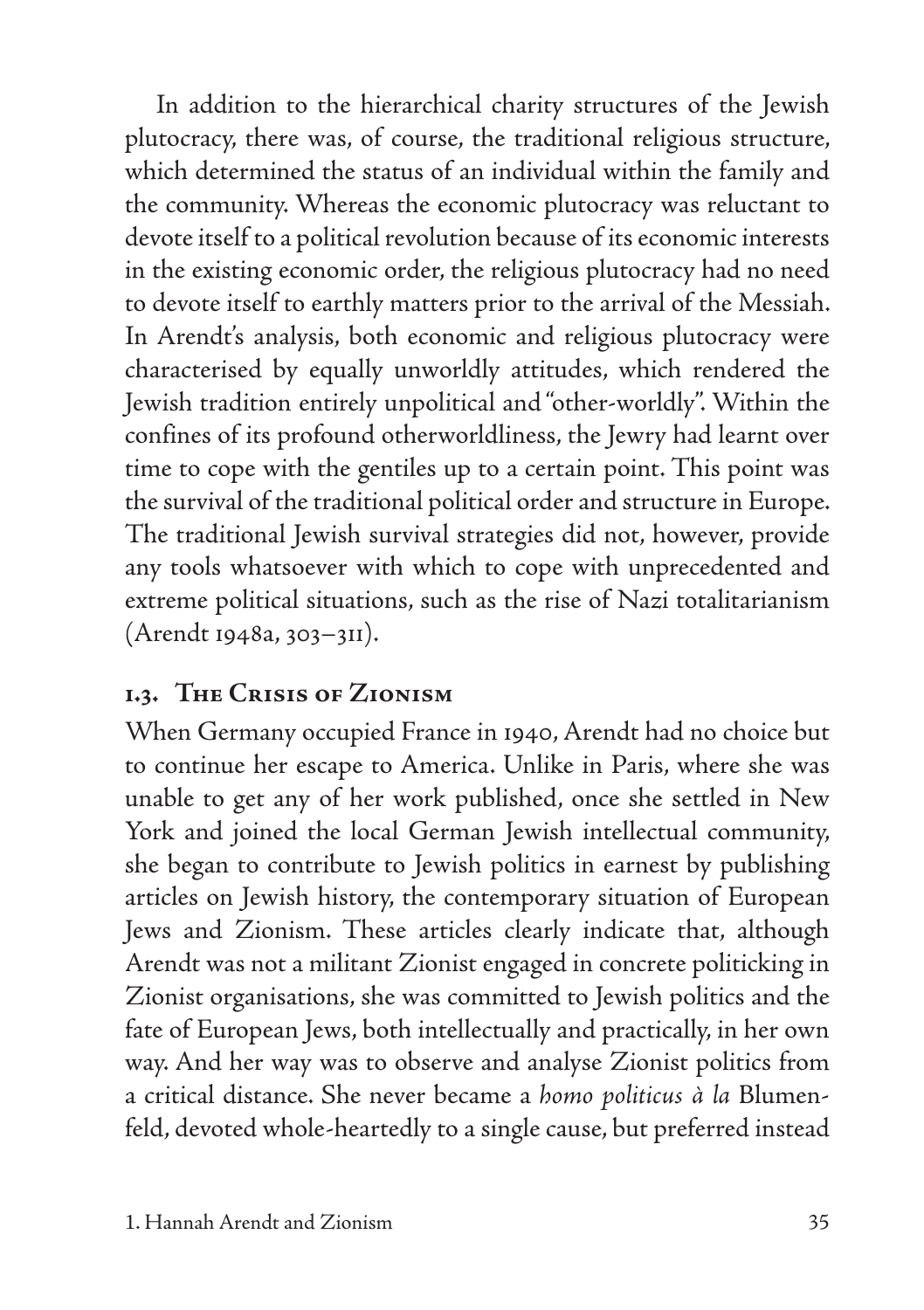to remain a kind of "Socrates" of sorts, evaluating the events and phenomena of the human world from the sidelines.

During the war, Arendt published a large number of her critiques of Jewish and Zionist politics in the columns she wrote for the German Jewish weekly, *Aufbau-Reconstruction*. Arendt scholars have tended to ignore these columns, maintaining that in them, Arendt did little more than reiterate her call for the establishment of a Jewish army. It is rarely pointed out that it was precisely in these columns that she began to develop and mould her systematic critique of Zionist politics.<sup>4</sup> It is for precisely this reason that a few of these columns deserve closer attention in the context of the present study.

In 1942, the participants of the annual congress of the American Zionist Organization were to define which issues they thought should be emphasised in Jewish politics. Arendt was deeply disappointed with the resolutions made during the congress and saw them as a sign of crisis within the Zionist movement and politics. Instead of formulating explicit political claims about the situation at hand, they focused on dreaming about the postwar situation and formulating the Jewish position in future peace negotiations (Arendt 1942a).

In 1942, there was no indication at all that the Jews would have been included as a party to these peace negotiations if they took no steps to ensure their own participation. In Arendt's view, the reason for the spinelessness and weakness of Zionist politics was all too clear. It stemmed from the unwillingness and incapability to acknowledge the priority of a single programmatic goal in times of war. The Zionists' main goal should have been the acknowledgement of their right to join the war as a political community or body.

<sup>4.</sup> Nevertheless, it may be that Arendt's early writings may gain more interest among scholars in future as a large number of her Jewish writings are finally being republished in a volume edited by Jerome Kohn and Ron H. Felman. See Arendt 2007.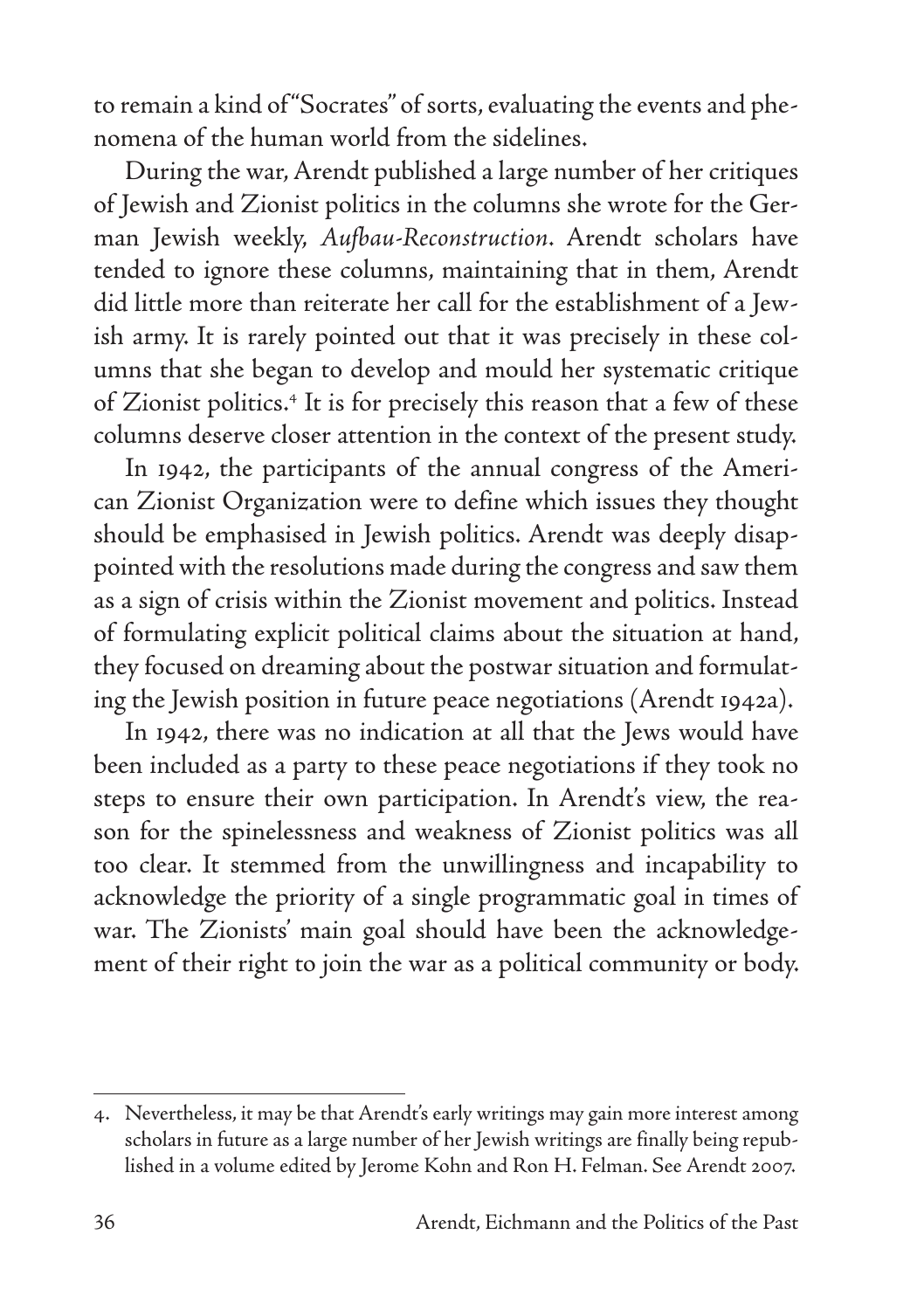This principle should have been manifested in practice by the establishment of a Jewish army. It is important to point out that for Arendt, this principle had nothing at all to do with the right to fight against the Nazis, as participation in the war as such did not presuppose a separate army. Single Jews could and certainly did join other national armies (Arendt 1942a).

For Arendt, the grounds for establishing a Jewish army were political rather than military. She identified two reasons why a Jewish army should be created, one being tactical and the other based on principle. The tactical reason stemmed from the need to be able to anticipate the postwar situation and ensure the participation of the Jews in peace negotiations. In order to be able to sit at the table as equal partners, the Jews had to be recognised as an independent party that had waged its own war against Hitler. This would only have been possible by establishing a national Jewish army that would have declared war upon Germany (Arendt 1942a).

The second reason, based on principle, was related to Arendt's conception of politics. According to her, a political community is born by gathering together to begin something new that is related to the common world between people. In this action, freedom becomes actualised as the most important and characteristically political relationship between people. Founding and establishing an enduring political community requires the continuous creation of free relationships. However, in a politically extreme situation such as war, freedom cannot be actualised as an internal fight for power shares within the community, but is actualised instead by the act of fighting against a common enemy. Thus, for Arendt, a Jewish army was not only a military necessity but also a means of self-defence and the realisation of the principle of equal participation and the relationship of freedom in the extreme situation of war and under the threat of mass destruction.

Arendt argued that the first step towards a lasting solution to the situation facing the Jews was to recognise the crisis of traditional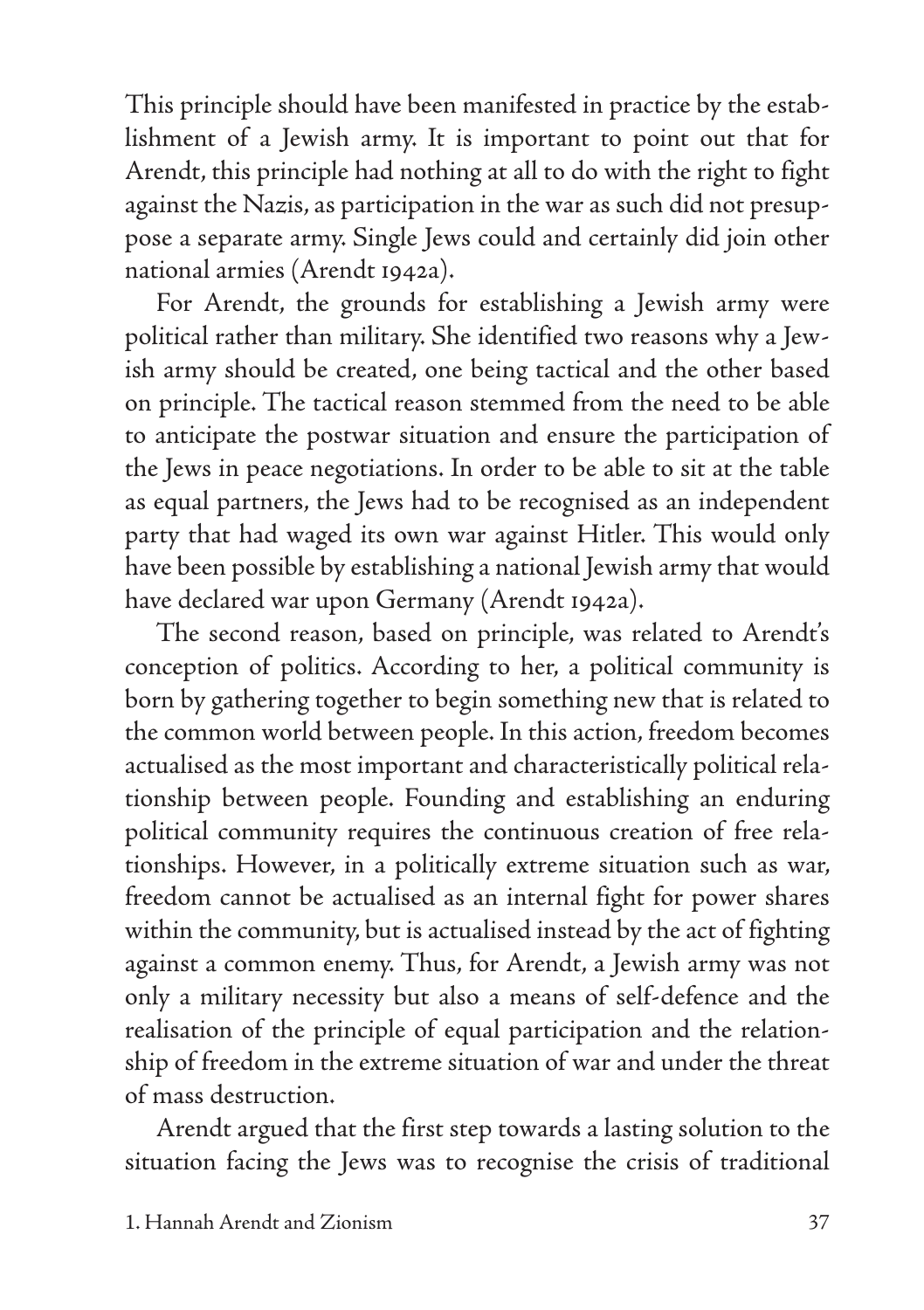Herzlian Zionism. In her view, there were two standpoints that needed revision. Firstly, the Zionists should have revised their view of who had the right to govern Palestine. After 1500 years of Arab settlement in the area, the Jews could no longer appeal to their natural and historical right to occupy the land. A credible political right to occupy a certain geographic region could only be acquired by cultivating it, by concretely working for the establishment of a cultural and political regime. More precisely, the labour of the land alone was not enough. It was also necessary to establish a tangible common world that people would share with each other. The Jews had only been working towards this end for 40 years (Arendt 1942a; 1942c).

Secondly, the Zionists should have revised their relationship with and policy towards Britain. The Balfour Declaration and the mandate system on which it was based were no longer relevant political alternatives.<sup>5</sup> It no longer made sense to believe, in Herzlian terms, that a Jewish state could have been established as the result of highlevel diplomatic negotiations and the mere purchase of a large enough piece of land in Palestine (Arendt 1942a).

According to Arendt, these two elements of the crisis of Zionism revealed a fundamental failure of the movement. It had never developed into a mass movement of the Jewish people. The Zionist leaders had been acting for their people but not been empowered

<sup>5.</sup> Here, Arendt had in mind the first Balfour Declaration of 1917, which was an official letter written by Arthur Balfour, the UK's Foreign Secretary, to Lord Rothschild, who was seen as the representative of the Jewish people. The letter stated that the British government viewed with favour the establishment in Palestine of a national home for the Jewish people. The second Balfour Declaration of 1926 recognised the self-governing Dominions of the British Empire as fully autonomous states. The British Mandate for Palestine (1920–1948) was a League of Nations Mandate created after the First World War, when the Ottoman Empire was split by the Treaty of Sèvres. The objective of the mandate system was to administer the area of Palestine until it was able to stand alone.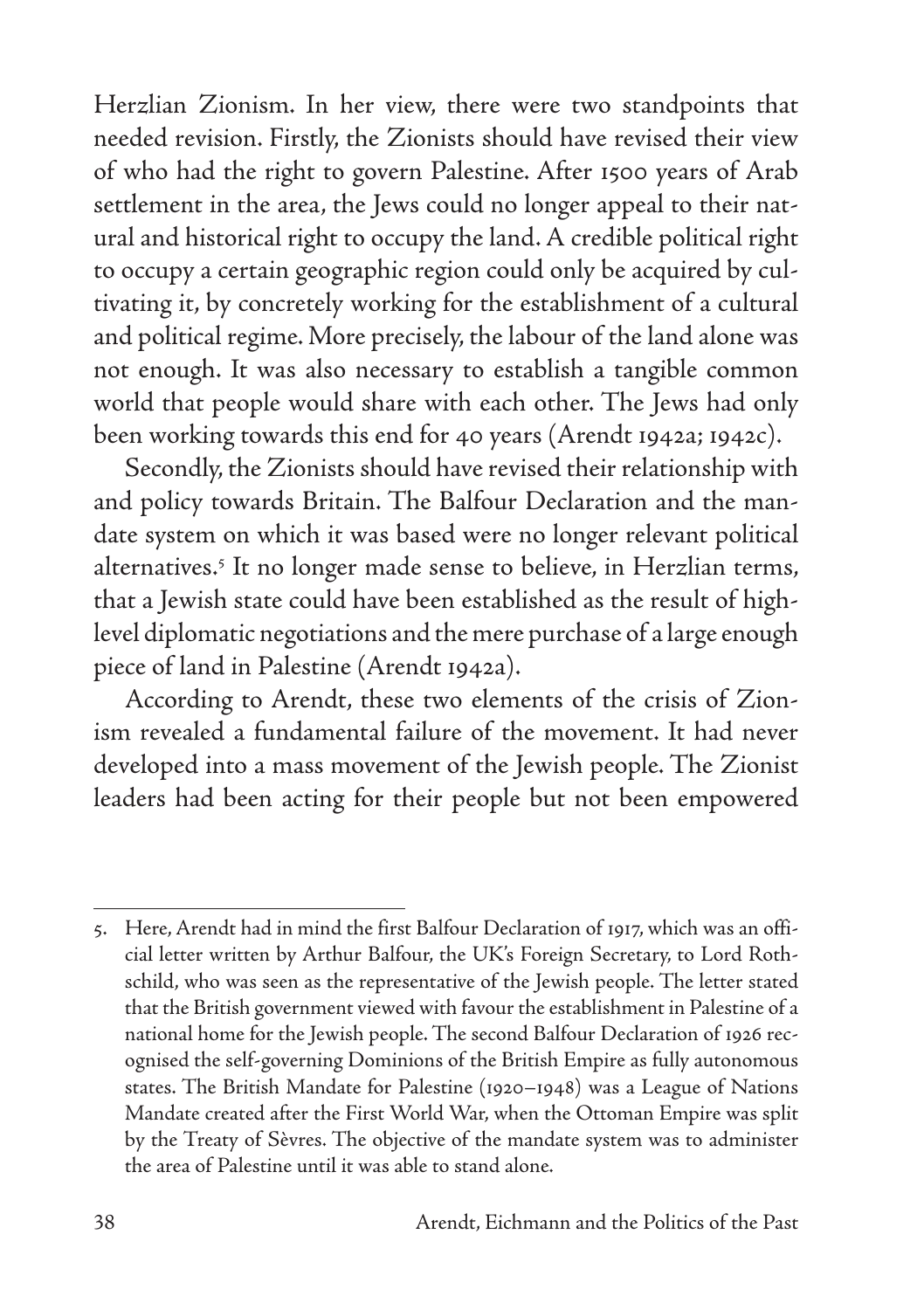by them. The European Zionist movement had never succeeded in resolving the fundamental contradiction between the revolutionary Jewish mass movement and traditional Jewish plutocracy. It had refused to face the fact that the interests of these two elements were not identical, choosing instead to camouflage the political conflict between them into a national ideological conflict as to whether the Jews constituted a people or not (Arendt 1942b).

Arendt had hoped for much more from the American Zionists, as they had learnt how to engage in politics in a country with a long democratic tradition. This tradition provided them with valuable insights into the revision of Zionist politics. In Arendt's view, the American Zionists had two main tasks. On the one hand, because of their experience with democratic politics, it was their task to democratise the Zionist movement by turning it into a mass movement. On the other hand, they needed to clarify the significance of Palestine in relation to their own political existence. In the American context, it was obvious that the Herzlian dream of the establishment of a Jewish state would not be a solution for all the Jews of the world. Most American Jews did not want to emigrate anywhere. They did not think in terms of the Herzlian conception of antisemitism, according to which antisemitism would plague the Jews for as long as they were dispersed among other peoples in the world. The American tradition of democracy had taught them something about sharing the world with other people: the national basis was not the only possible solution for the peaceful political organisation of people (Arendt 1942b).

But the American Zionists, too, had their own weak point, namely the influence of philanthropic elements in the Jewish community. Instead of thinking in democratic and horizontal terms, American Jews had also learnt to think in hierarchical terms typical of traditional philanthropic practice. The American Zionists were not overly eager to attack and revolt against the traditional plutocratic power structures of their own community, but preferred instead to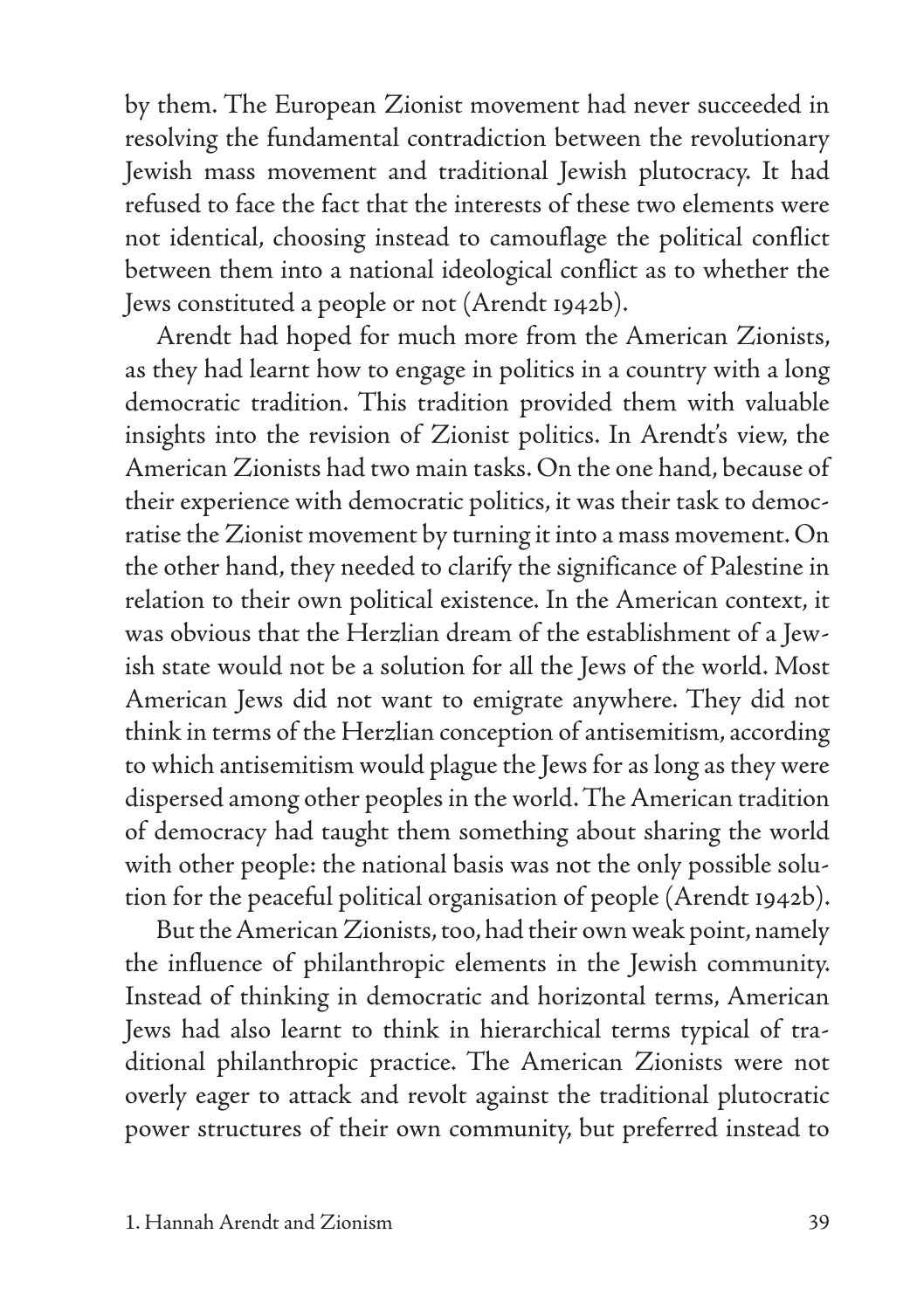conceal their internal conflicts by making politically indefinite and ineffective compromises (Arendt 1942b).

#### **1.3.1. The Ironies of Zionist Politics**

It is important to remember that in addition to the numerous aspects of substantial criticism of Zionism which are in Arendt's early columns, another characteristic of her political criticism begins to take shape here, too. This characteristic is her style of writing, which caused much of the debate over *Eichmann in Jerusalem*. The book was said to be full of overstatements and poorly formed ironies which blurred the distinctions between Nazi criminals and their victims. It is true that Arendt clearly favoured an emphatically ironic style when writing the Eichmann book, although I think it is important to note that this stylistic choice was not limited to the context of the Eichmann report. On the contrary, the columns she wrote for *Aufbau* show that it was already part of her early stylistic repertoire. I will give three examples.

The first example concerns Nahum Goldmann's (the then President of both the World Jewish Congress and the World Zionist Organization) speech at the American Zionist Conference, in which he suggested that the plight of European Jews would best be resolved through the mass transportation of European Jews to Palestine after the war. Arendt treats this claim as a kind of return to the Herzlian conception of the solution of the Jewish question. She observed that it was no coincidence that another leading American Zionist and member of the congress, Stephen S. Wise, reacted to Goldmann's speech by pointing out a resemblance between the words "transportation" and "deportation" (Arendt 1942a). The irony lies, of course, in the parallel between the national-socialist goal of making Europe *Judenrein* by deporting the Jews out of Europe and the Zionist goal of transporting the Jews to Palestine. It is a well known fact – and one of which Arendt was perfectly aware – that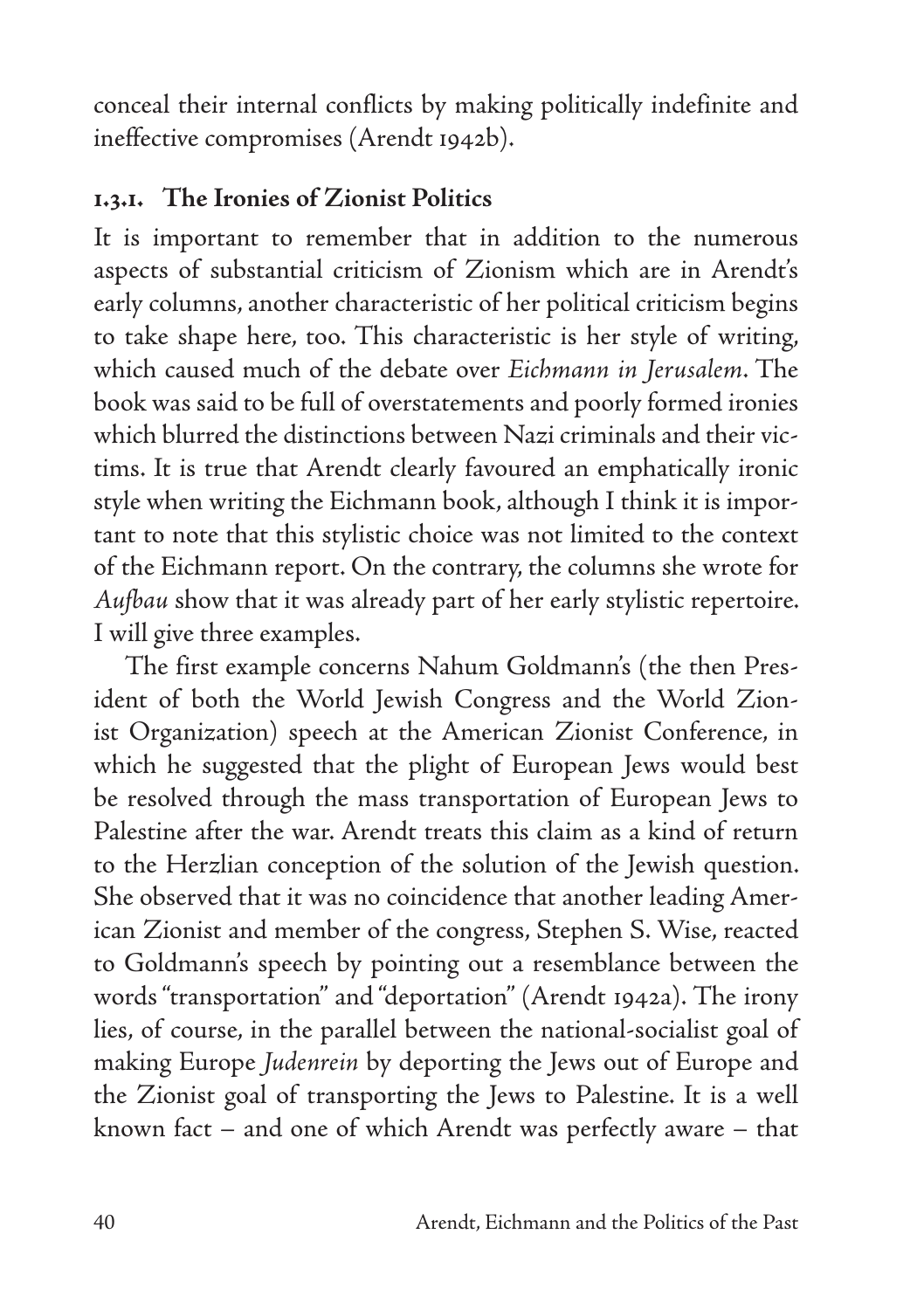there were many Zionist leaders in Europe who sincerely believed that these two goals could have been intertwined in such a way that both the Nazis and the Zionists would have been at least somewhat satisfied with the outcome. Aside from the irony of the situation, which only really becomes clear when viewed in retrospect, as we know the outcome of the Nazi Jewish policy, the main point Arendt aimed at making with this ironic observation was her argument that Herzlian politics from above had become entirely obsolete. Instead of playing diplomatic games with large European powers, those who wanted to support the Jewish fight for freedom should have joined their ranks.

The second irony is related to philanthropic politics. Arendt argued that the Jews would not be able to shed their own mistrust of the Palestinian experiment as long as it was presented to them in first class hotels by elegantly dressed ladies and gentlemen as an expanded shelter for homeless people. Here, the irony lies in the fact that nobody knew how many homeless people in need of a roof there would actually be after the war (Arendt 1942b). Arendt hints at the possibility that traditional Jewish philanthropy might die a "natural" death through the execution of the Nazi Jewish policy.

Thirdly, she observed that if the circumstances were not so sad and serious, there could hardly be a more absurd spectacle than that of the Jews' continuous belief that the postwar solution of the Jewish question could be based on the status quo, as if the bestial version of Hitler's antisemitism could be modified into a milder form, such as that represented by some members of the Polish government in exile, and the problem of Arabic antisemitism could be resolved within the traditional colonial structure (Arendt 1942c). The irony lies in the fact that the Jewish mandate in Palestine would be guaranteed by states that no longer existed and applied to a dead people. Even in its milder form, the status quo would mean that the world would be divided into countries that wanted the Jews to leave and countries to which they were not allowed entry (Arendt 1942c).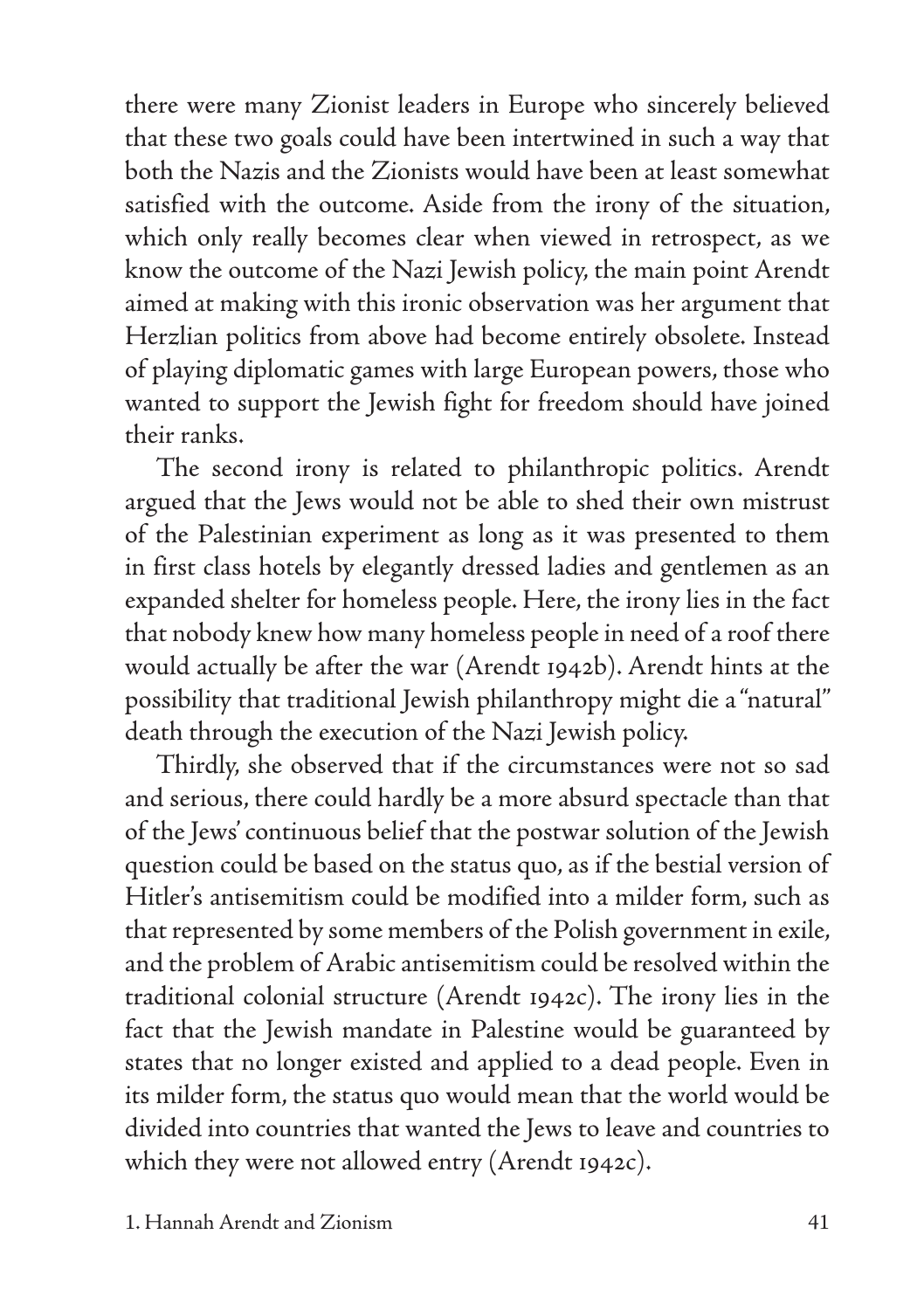These three examples illustrate that playing with ironies was indeed a very early aspect of Arendt's textual strategy. As I pointed out in the introduction, her aim was to push certain characteristics of a phenomenon to the extreme in order to illuminate her own point as clearly as possible. Often this endeavour led her to identify parallels between the actions of the Jews and their enemies. This may well be one of the reasons why her Eichmann book caused such a furious controversy, as most people tend to refuse to face extreme ironies and are unable to see anything amusing in them. More often than not they are received as intentional offences committed against innocent victims.

### **1.4. Arendt's Critique of the Jewish State**

For Arendt, the emergence and later collapse of Nazi totalitarianism was the same as the final collapse of the European national state system, which in practice had been an imperialistic and colonial enterprise of certain great European powers rather than the happy coexistence of nations that were politically organised on a national basis. The outcome of the First World War, including the enormous problems related to minorities and stateless people, had already shown that in reality Europe was a multiethnic continent in which the Jews were not the only people who lived dispersed amongst other peoples (Arendt 1944b; 1945b). The mythical and power political nature of European nationalism was only emphasised by the fact that the great European powers had never been satisfied with any "natural" borders between nations, but had instead always greedily attempted to conquer new lands regardless of who "originally" lived there. This greediness culminated in the imperialistic era, during which the European powers were able to enjoy and exploit the new riches they found on new continents. The First World War was a kind of "swan song" of this deeply rooted desire to control as large a portion of the world as possible while simultaneously abiding by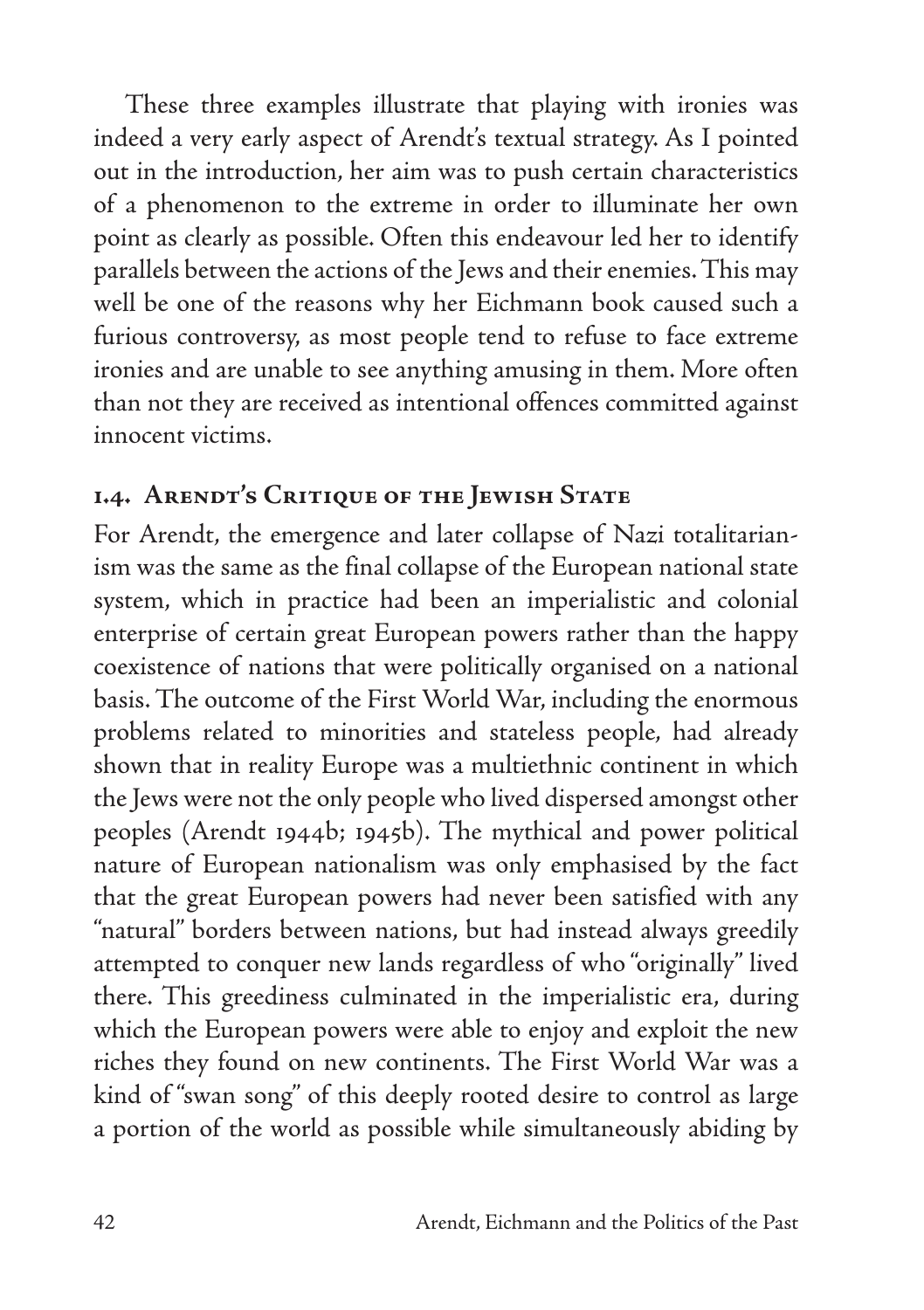the terms of the established international political order, in which the European colonial countries had a clear-cut hegemony over the entire globe (Arendt 1945a; 1945b).

Arendt firmly believed that the postwar political organisation in Europe could no longer be based on national states, but should instead be established on a federal basis. The emergence of Nazism had shown only too concretely that the ideological basis of the national state system was politically dangerous with its intrinsic racism and national chauvinism; when Hitler made his first territorial claims, the leaders of other European countries could only nod their heads in agreement that he was, after all, only demanding the return of that which rightfully belonged to the German people. After the war, Arendt, together with Karl Jaspers (see Jaspers 1967), advocated the creation of a European Federation. She did not see the suitability of the federal principle as limited to Europe, but rather conceived of it as a general model for the postwar and postcolonial political organisation of all human communities. As a great admirer of the political system of the United States, she believed that the American Constitution would provide both Europe and the Near East with a concrete model upon which to base their own constitution.

For Arendt, the problem never was the Jewish presence in the Near East as such. In her view, the voluntary immigration of the Jews to Palestine and their concrete way of living there had already historically justified it by the 1930s. The problem was the mode and conditions of the Jewish presence. As we have already seen, she never accepted the Herzlian notion of a country without a people, but instead tirelessly reiterated that the Arabs had an equal right to form a political presence in the region. From this viewpoint, she found the idea of a Jewish national state very problematic and dangerous in political terms. Even more importantly, she found the entire notion of a national state politically anachronistic.

It is within this framework that she spoke about the need to establish a Jewish "homeland" in Palestine. The choice of the term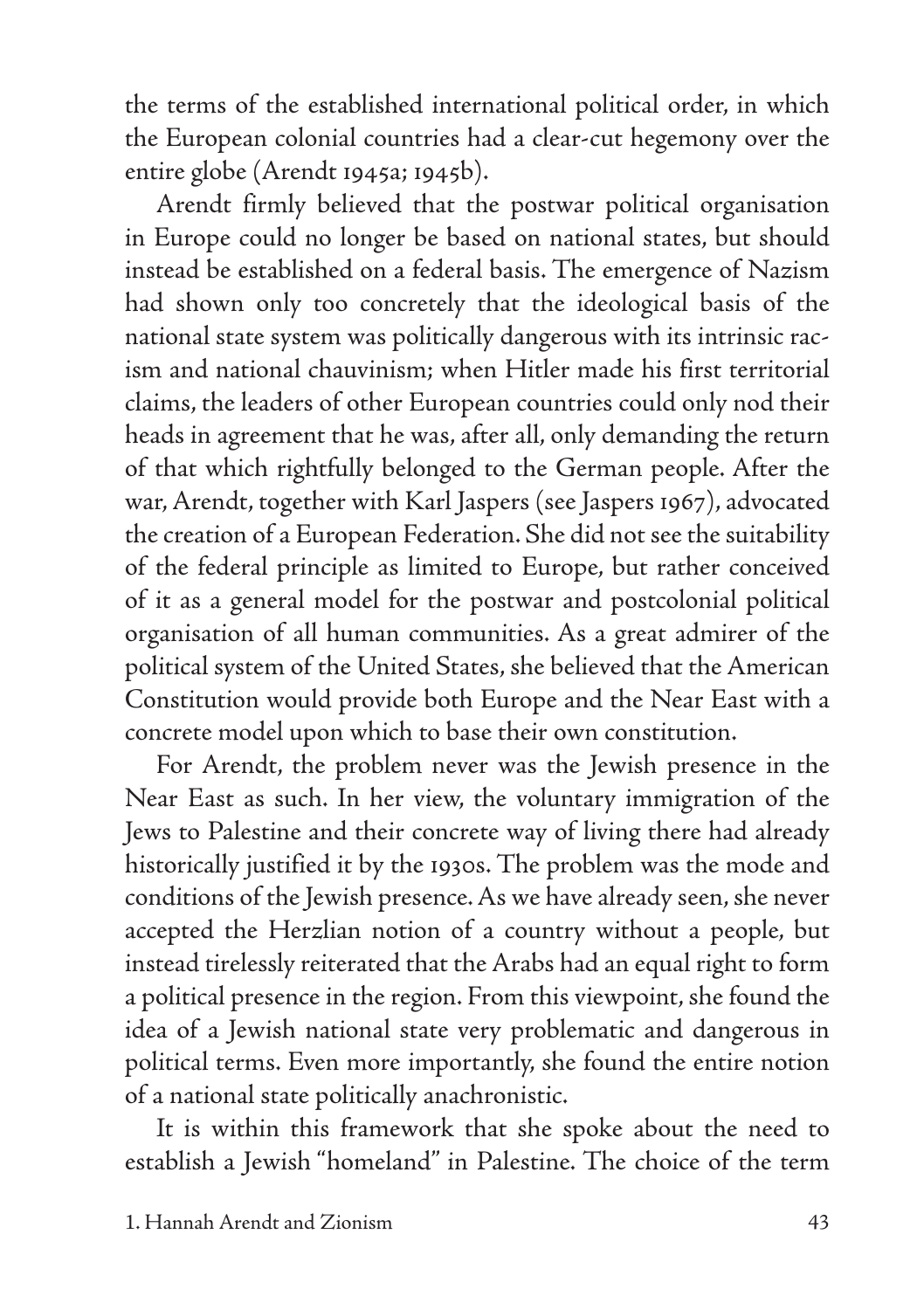homeland already reveals that what she had in mind was neither a Jewish nor any other national state but rather an organisational mode which would include all those who lived in the area. Bearing in mind the colonial history of the Arab countries, she believed that the establishment of a national state system was not a feasible solution for them either. Arab-Jewish cooperation would be needed in order to establish a federated state, which would be a stepping stone for the establishment of a later and greater federated structure in the Near East and the Mediterranean area and which would eliminate the Jewish fear of being outnumbered by Arabs (Arendt 1948a, 191; 1950, 218). This federated structure, for its own part, could serve as a model for all formerly and presently oppressed people in their efforts to find a way to live their own political existence while avoiding developing nationalist superiority complexes (Arendt 1948a, 186).

For Arendt, federal did not mean binational. Although in practice she supported Judah Magnes'6 efforts to speak in favour of a binational state of Jews and Arabs, to which the Jews had historical rights and the Arabs a natural right (Arendt 1950, 211), the guiding principle behind her thinking was the dream of a world in which a person could freely choose to which polity she or he wanted to belong:

What I would like to see and what cannot be achieved today would be such a change in circumstances that everyone could freely choose where he would like to exercise his political rights and responsibilities and in which cultural tradition he feels most comfortable. So that there will finally be an end to genealogical investigations both here and in Europe. (Arendt 1985/1992, 91)

<sup>6.</sup> Judah Magnes was one of the founders of the American Jewish Committee and later the Hebrew University of Jerusalem. His views as a Reform rabbi were not in the mainstream. Since the First World War to the day of his death in October 1948, he was the premiere spokesman for Arab-Jewish understanding in Palestine. He advocated a binational state in which equal rights would be enjoyed by all. He advanced this view in the groups Brit Shalom and Ihud.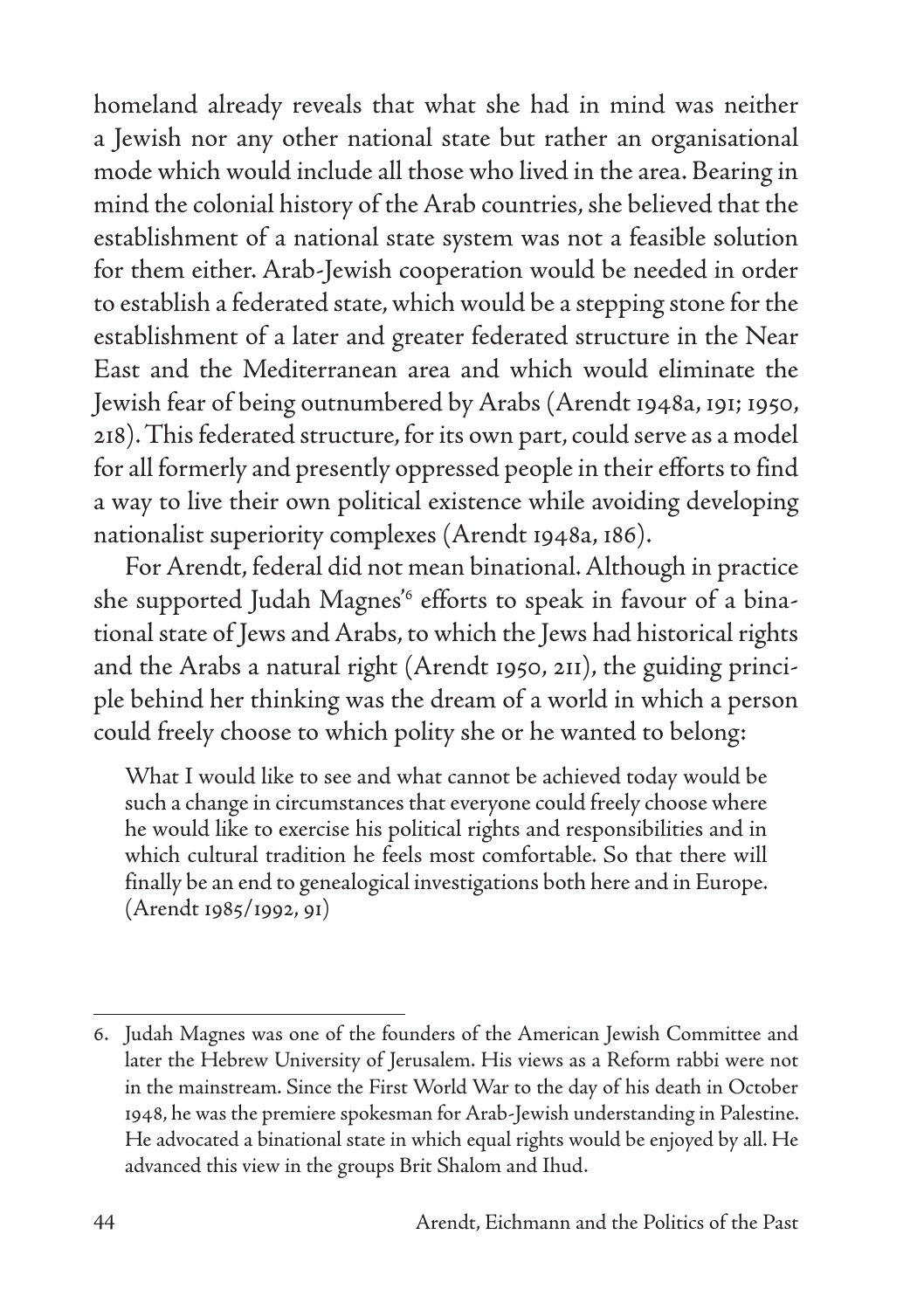As this quote shows, Arendt was not overly optimistic about the possibility of doing away with the national state structure in the political organisation of people, although in 1948 she still hoped that the "balkanisation" of the entire Near East region could be avoided by moving towards federal structures. By balkanisation she was referring to the possibility that the Near East would become transformed into a battlefield of the conflicting interests of the great powers to the detriment of all authentic national interests (Arendt 1950, 217). At the same time, she feared that if the extreme elements of Zionism were allowed to determine the course of development in Palestine, the result would be the enforcement of aggressive national chauvinism:

Chauvinism of the Balkan type could use the religious concept of the chosen people and allow its meaning to degenerate into hopeless vulgarity. The birth of a nation in the midst of our century may be a great event; it certainly is a dangerous event. National sovereignty which so long had been the very symbol of free national development has become the greatest danger to national survival for small nations. (Arendt 1950, 222)

As we know in retrospect, Arendt anticipated the coming problems. She correctly feared that the birth of Jewish state could and would lead to extreme national chauvinism by Jewish people against the Palestinian people and their right to live in the area and share it freely and equally with the other people living there.

## **1.4.1. The Artificial Community in the Shadow of Natural Justification**

What makes Arendt's arguments relevant even today is that she does not approach the political situation in the Near East from the viewpoint of the immediate interests of the Jews, which could easily lead to the unfounded justification of Jewish terrorism as the only effective means of reaching the goal of the establishment of a national state. Nor does she approach it from the viewpoint of the Holocaust,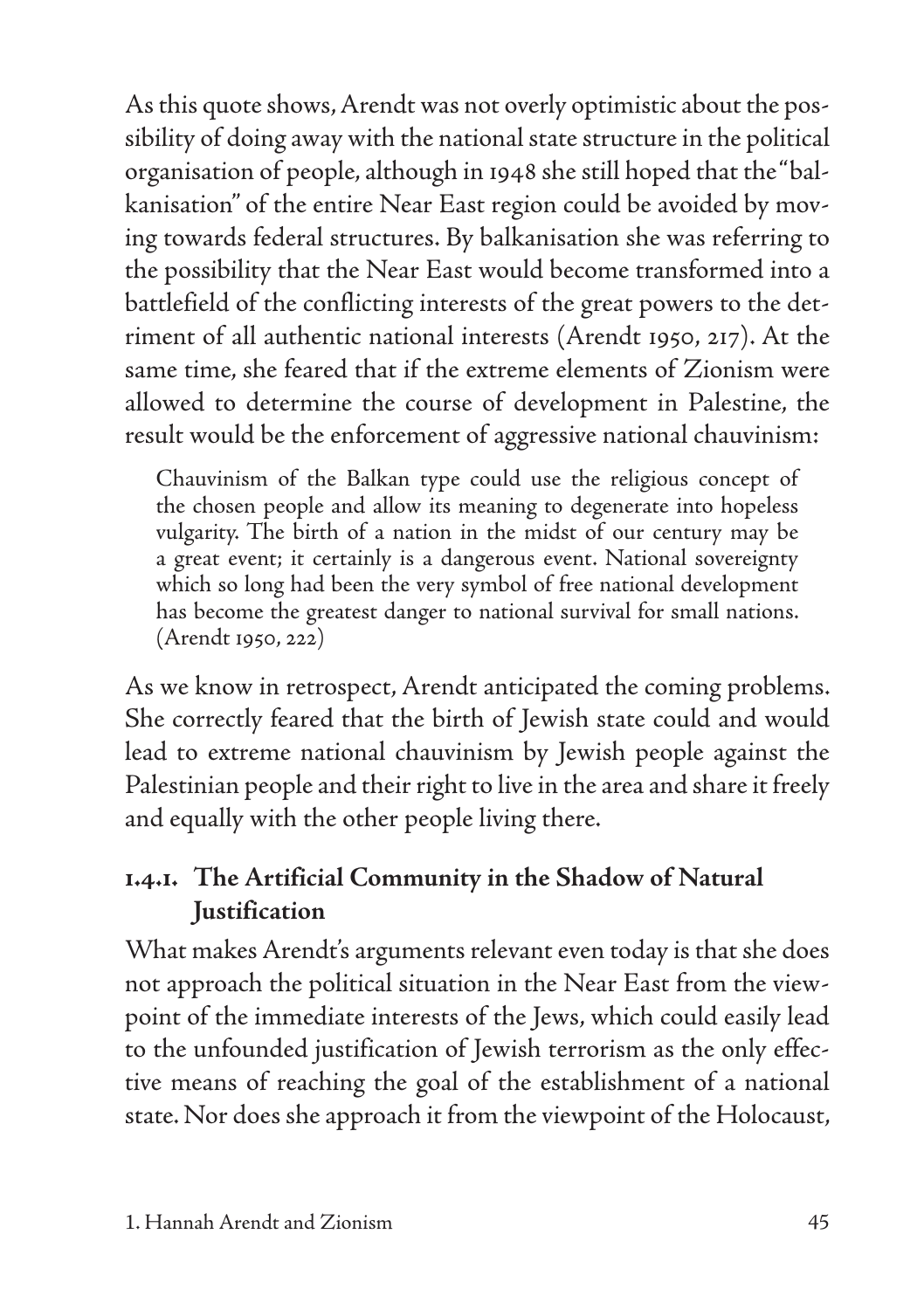from which the foundation of a Jewish state would appear as the least that could be done to compensate for such cruel destruction. Rather, she approaches it in broader political terms by asking: What kinds of polities should be established following the collapse of the national state system, and what kinds of political principles should guide the foundation of these polities? In this context, she shows how extreme nationalism, together with some other self-centred political interests, may lead astray even the justified struggle of a persecuted people to establish a polity of their own, causing them to adopt a policy which comes paradoxically and frighteningly close to the policies of its worst enemies, as has happened in the case of Israel.

As a new polity, Arendt conceives of Israel as being a unique case, arguing that what happened in Palestine was extraordinarily different from anything that had happened in the past (Arendt 1950, 205). She identifies four specific factors that define its extraordinary status. Firstly, the building of a Jewish national home was not a colonial enterprise in which Europeans came to exploit foreign riches with the help of and at the expense of native labour. Secondly, the exploitation characteristic of the "original accumulation" of imperialist enterprises was completely absent. The American and European capital that flooded the country came in the form of charitable contributions, which the recipients could use as they pleased. Thirdly, charitable funds were used to build an economy with a distinctly socialist physiognomy. And fourthly, collective rural settlements in Palestine were not inspired by any kind of utilitarian reasoning. (Arendt 1950, 205–206)

All four of these factors are clearly intertwined with one another and thus make the Palestinian experiment unique in its extraordinary artificiality. Arendt points out that it is precisely this artificiality which should be understood in a new light. Unlike both the Zionists and anti-Zionists, who believed that the artificial character of the enterprise was to be reproached rather than praised and who tried to explain the building of a Jewish national home in terms of its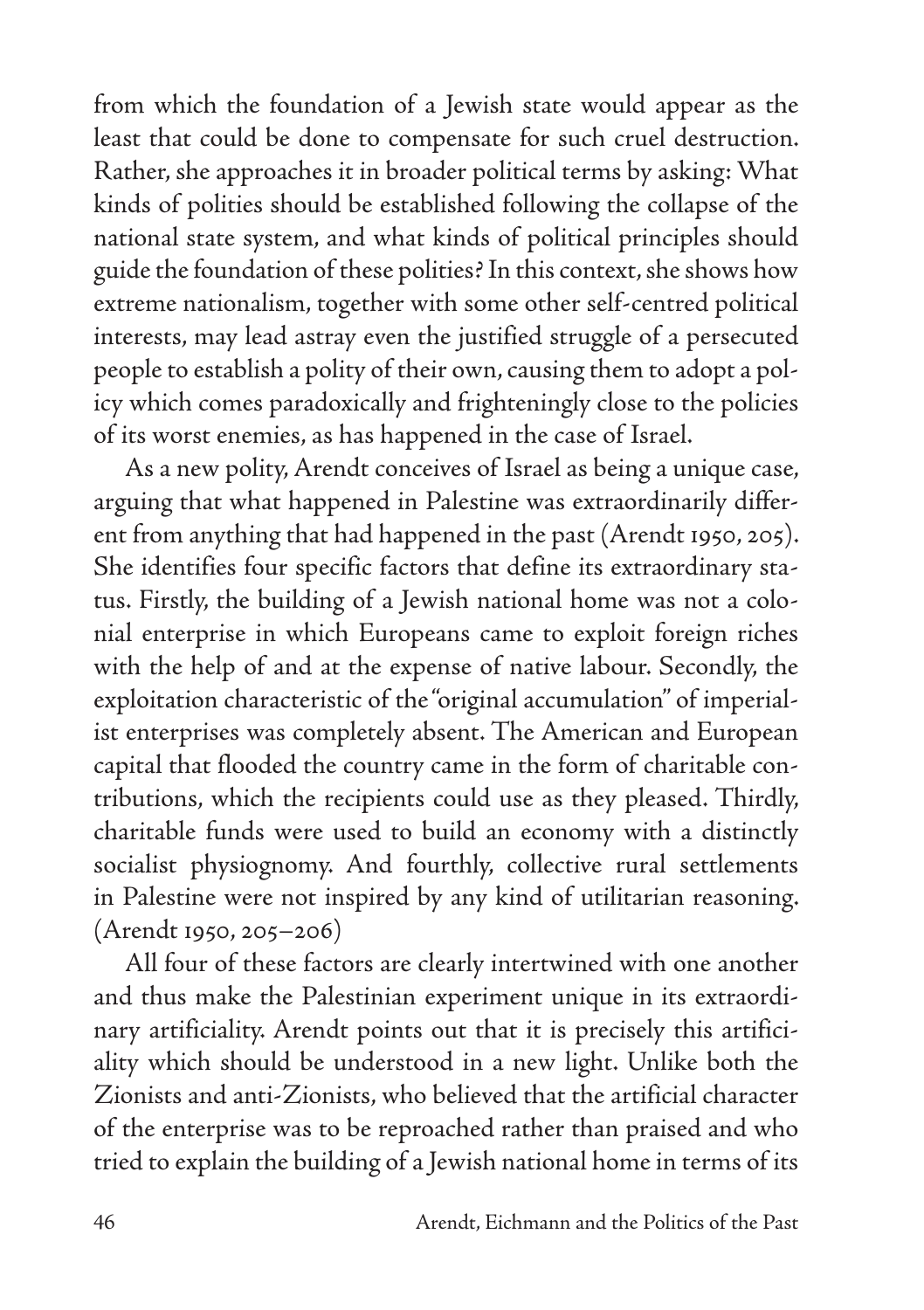being an historically necessary answer to eternal antisemitism, Arendt thought that the artificial character of the country should be greeted in terms of its human and, as such, political value and significance. More precisely, none of the responses of immigrants to the challenges they had to face in Palestine were "natural". There was nothing inevitable or necessary in them at all, as they were entirely human, i.e. political. Thus, the biggest mistake made by the Zionists was their attempt to naturalise something that was entirely unnatural and their refusal to acknowledge the political uniqueness of their own enterprise in its artificiality.

This does not necessarily mean, however, that all Zionists made bad politicians. They were often quite skilful and clever in the art of political bargaining and tactics. The point, rather, is that their tendency to unquestionably accept the supremacy of the established great powers hindered the development of their political imagination and judgement, thus preventing them from foreseeing the possible changes in the political scene in Europe and the Near East. In other words, Zionist politicians were most skilful in quasi-diplomatic negotiations, in which the negotiating parties were given and "recognised" each other as such. It could be argued that their sense of *Realpolitik* overshadowed and restricted their capacity to play with the contingency of the situation. They concentrated on figuring out what seemed to be the most realistic, and thus the most attainable alternative in a given situation without realising that this realism did not necessarily help them to identify all the possible alternatives in unprecedented and extreme situations.

Yet another mistake was their poor choice of rhetoric. They did not understand that it made no sense to try to convince gentiles to acknowledge that Palestine had "originally" belonged to the Jews and that as such they had a religious-historical right to inhabit it. It would have made more sense to try to convince as many quarters as possible to see the novelty of the Jewish enterprise, to win the support of gentiles by showing the genesis of a new polity in practice –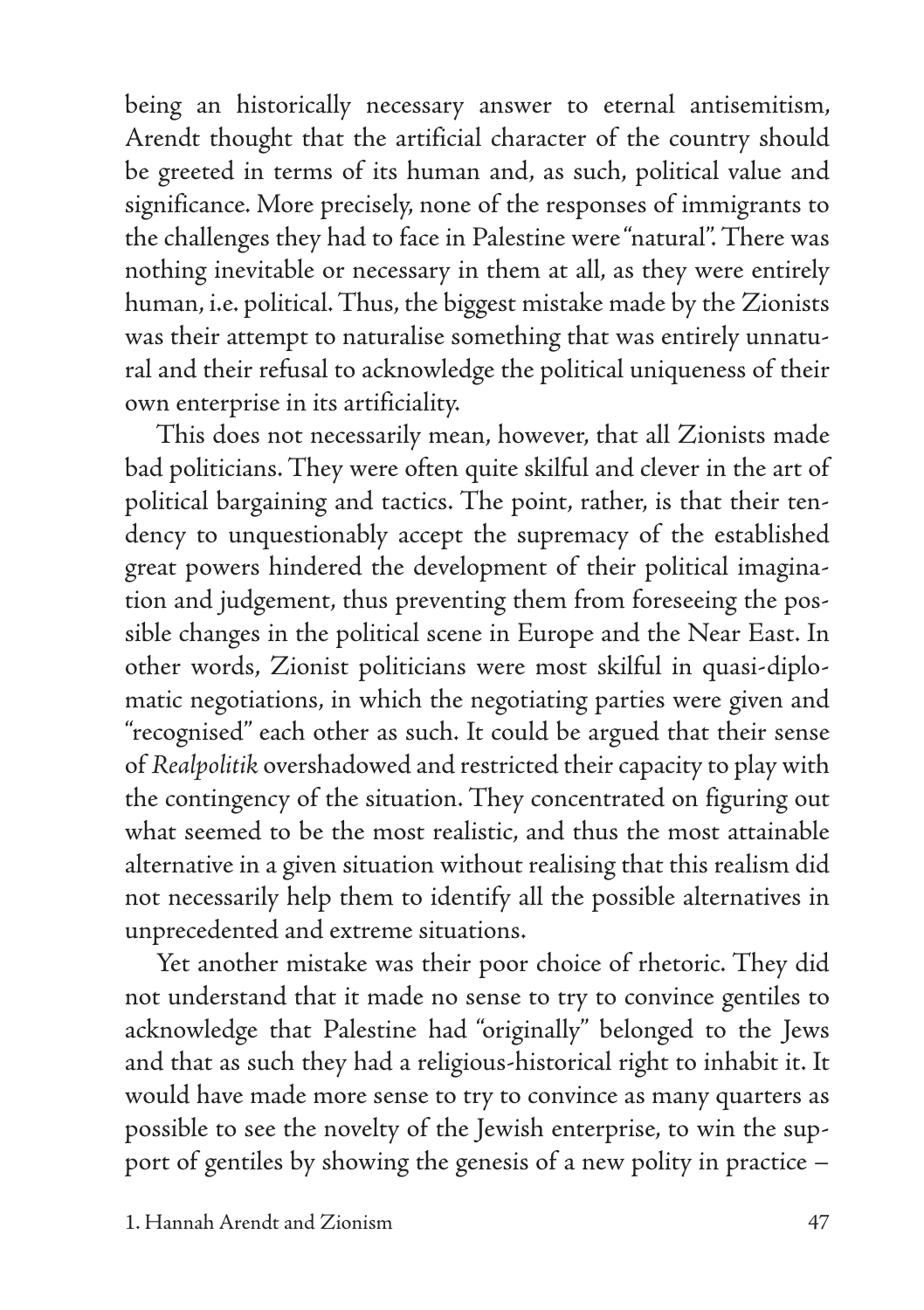a new polity which based its political justification entirely on concrete action in Palestine. Thus, Arendt observed, neither the Jewish workers "nor their leaders realized articulately the chief features of the new experiment. The Zionist leadership could go on for decades talking about the natural coincidence between Jewish interests and British imperialism, showing how little they understood themselves." (Arendt 1950, 207–208)

What was lost by this political blindness of both Zionist leaders and Jewish workers and farmers was the seed of the new political body that the Jews managed to erect under the watchful eye of the British trustee. In Arendt's view, this unofficial Jewish government was neither the Jewish Agency, the recognised political body of world Zionism, nor the Vaad Leumi, the official representative of the Palestinian Jewry, but rather the Histadruth, i.e. the Palestinian trade unions (Arendt 1950, 207). This argument may come as somewhat of a surprise to Arendt scholars, many of whom have come to believe that Arendt's thinking is so entirely political that there is no room in it for trade unionism. Arendt's purpose is not, however, to praise trade unions as such. Rather she saw the Histadruth as a new and characteristically Jewish political element within the Palestinian reality of the 1940s. Unlike the Jewish Agency and Vaad Leumi, which attempted to negotiate with the great powers in the context of the established political order, the Histadruth concentrated on establishing concrete structures of the Jewish public realm in Palestine. Instead of limiting itself to acting according to the lines dictated by the British trustee, it acted and established something new despite the limiting pressures of *Realpolitik*. It moved into all those areas which are usually regulated by municipal or national government. According to Arendt, this explains the miraculous fact that a mere proclamation of Jewish self-government eventually sufficed to bring a state machine into being (Arendt 1950, 207).

In sum, Arendt stresses the uniqueness of Israel as a new political experiment by illustrating that it came surprisingly close to her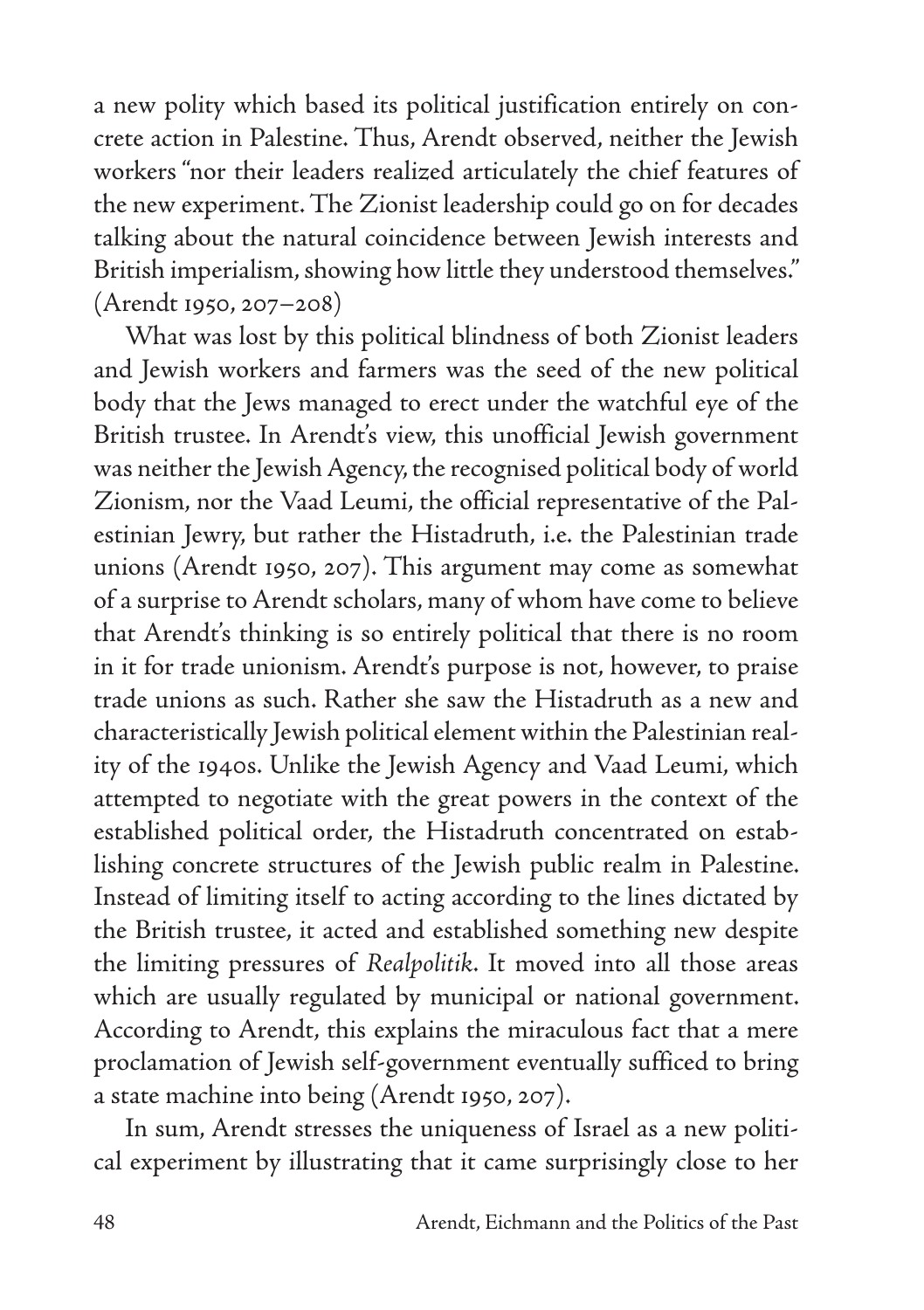dream of the existence of freely chosen polities. She stresses that there was nothing at all natural in the genesis of Israel, but that its political uniqueness lay rather in its total artificiality (Arendt 1950, 220). In Arendt's view, as a unique political artefact, the future of Israel depended on the political choice between a national state structure and a federation. The choice of a national state would lead to the political ossification and militarisation of the entire people in self-defence against its hostile neighbours, accompanied by an increase in national-chauvinist claims aimed at conquering more *Lebensraum*. A federation, on the other hand, would mean the consolidation and appreciation of the artificial political nature of the Israeli polity.

In this chapter I have dealt with Arendt's early writings on Jewish politics and Zionism in order to show that her critique of wartime Jewish and Zionist politics in *Eichmann in Jerusalem* was very much based on these early reflections and critiques. On the basis of the reading I have carried out in this chapter, it is possible to single out a few ideas or guiding principles that would shape virtually all of her later reflections on Jewish politics. First and foremost, there was the notion of the duty to defend oneself as a Jew, which she originally inherited from her mother and which was later politicised by her reading of Lazare's work. Second, there was the critique of the Herzlian type of nationalistic Zionism, which Arendt wanted to see replaced by a new type of democratic and federalist thinking. Third, there was the critique of the traditional plutocratic Jewish political tradition, which lacked democratic (not to mention parliamentarian) structures and institutions and was based instead on the hierarchical status structures of Jewish communities. Instead of creating equalitarian political structures and procedures, Jewish community politics was based on the traditional religious structure of the *Judenräte,* the assemblies of Rabbis. Fourth, there was the critique of the Jewish wartime policy in Europe, Palestine and